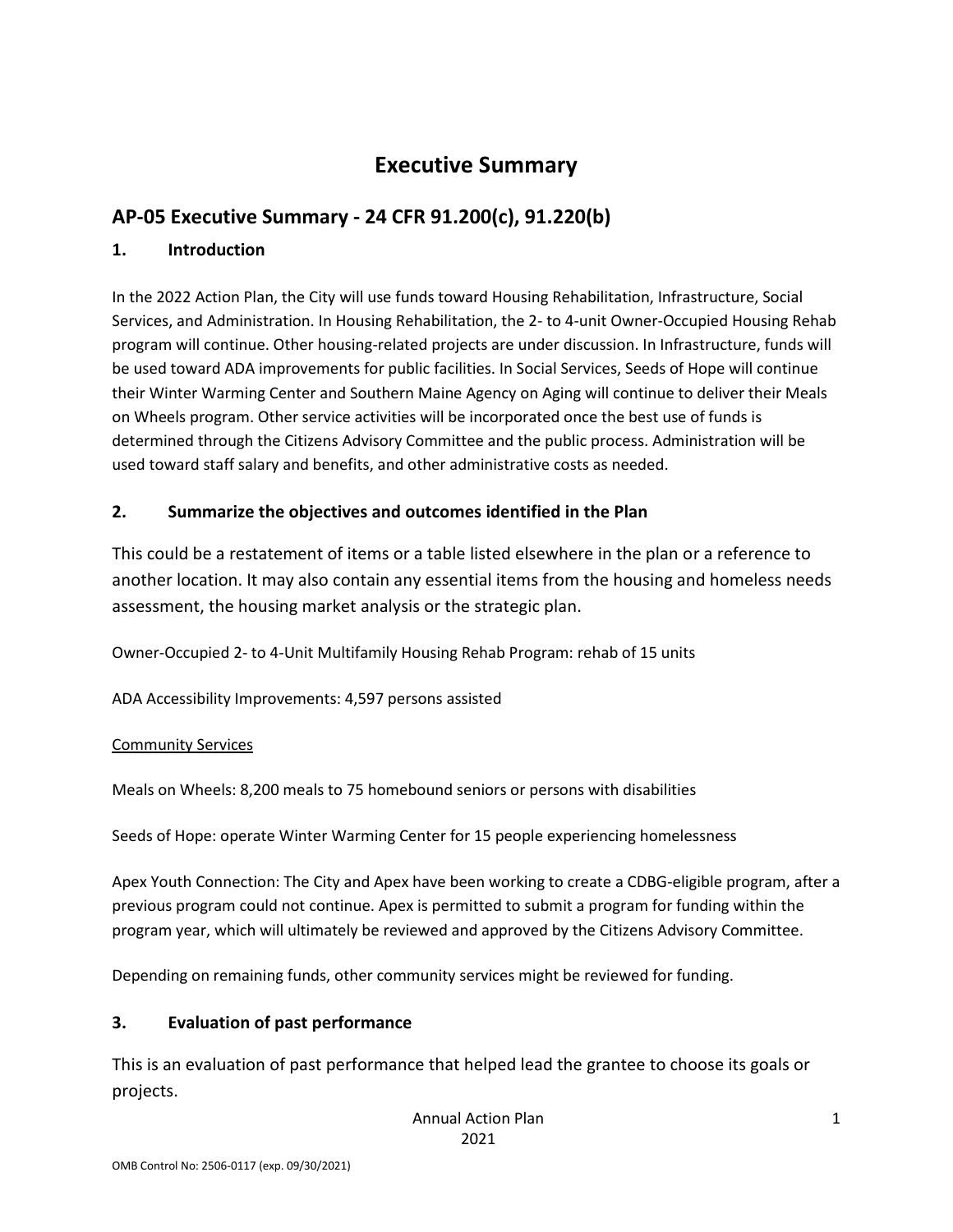Due to monitoring in June 2021, as well as staff changes during the year, many changes have been made to the program. CDBG Policies and Procedures are in the process of being updated, in order to better enable the city and subrecipients to follow federal regulations. The application process will be reintroduced within this Action Plan year, in preparation for PY23. Additionally, PY22 will be Year 5 of the Consolidated Plan, so Biddeford will use the program and policy updates established during the monitoring process to guide the writing of the new Consolidated Plan.

The city will continue to focus on a reduced number of community service programs, as well as the Owner-Occupied 2- to 4-unit Housing Rehab program. Seeds of Hope ran the Winter Warming Center for a second year, giving people experiencing homelessness a place to stay during cold or inclement weather. With findings from monitoring, the Community Hub program being delivered by Apex Youth Connection was not able to continue due to eligibility issues, so discussions happened over the second half of the program year to determine what programming was eligible for CDBG reimbursement. They launched an after-school Hub Club for middle school students, providing activities and support to students. The Meals on Wheels program continued to deliver food to seniors and persons with disabilities.

The Biddeford housing market continues its renaissance, attracting new residents from more expensive cities to our north and south. Prices for both new and existing rental units are on the rise as a result, forcing long-term Biddeford residents out of the community because of accessibility issues and affordability. Biddeford's oldest housing stock continues to require important upgrades, and the 2- to 4 unit rehab program helps owner-occupants make necessary upgrades while maintaining affordability for LMI renters. In PY21, an amendment was made to allow qualified nonprofits and eligible owneroccupied properties outside the designated Census tracts to apply for the program. This expansion will continue into PY22.

The 2- to 4-unit rehab program launched at the end of PY20 and has grown over PY21. In all, owners of 36 units have inquired about the program, resulting in applications for 20 units. Of these, 13 units have been enrolled in the program, 4 were denied due to failure to meet LMI requirements, and 3 were withdrawn due to lack of need. During PY22, at least 15 units are expected to be rehabilitated.

In PY21, the City of Biddeford conducted an ADA Self-Evaluation and Transition Plan, which details the ADA improvements needed in public buildings and spaces and provides a timeline for the completion of each item. There was an amendment to divert funds to ADA improvements in City Hall, permitted under the policy regarding the removal of barriers in public buildings. No projects were started during PY21, but this program will extend into PY22 and will allow funds to be spent either on City Hall improvements or on permitted projects at other city properties.

Annual Action Plan The CDBG-CV program has not been fully implemented, as the agreements need to be reviewed and approved by HUD. Work is being completed based on the original agreements and documentation being collected should fulfill HUD regulations, but if any changes need to be made, those will happen during PY22. This program provides assistance to community members experiencing challenges with substance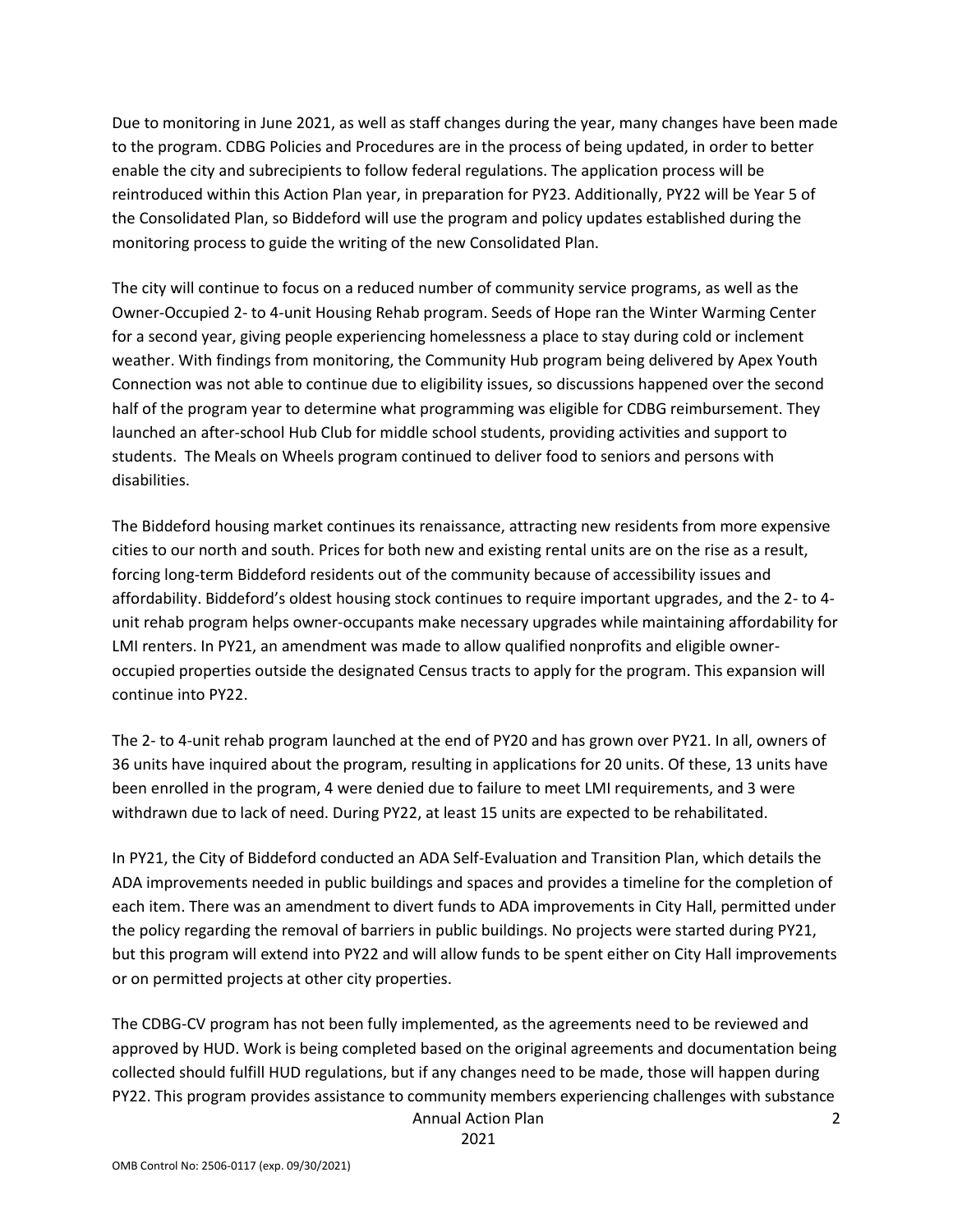abuse, mental and physical health concerns, or housing insecurity and homelessness. Social service agencies and the police department have seen increased need in these areas since the pandemic started.

#### **4. Summary of Citizen Participation Process and consultation process**

Summary from citizen participation section of plan.

The Citizen Participation Plan creates opportunities for residents to take part in the planning, development, and implementation of CDBG plans. The Citizens' Advisory Committee, appointed by City Council, assists city staff in implementing the consolidated plan, its programs, and ongoing evaluation of the plan's successes, failures, and adjustments.

The City holds monthly CAC meetings, and has had several advertised public hearings to receive input on CDBG plans and amendments. The first hearing for the Year 4 Action Plan was held on March 9, 2022, along with a public comment period from February 16 to March 17. The second hearing was held on **[fill**] in date once scheduled], with a public comment period from June 18, 2022 to July 17, 2022. Through the 2020 program year, the CAC met virtually, including public hearings. Meetings will shift back to being primarily in-person, with an online option for those who cannot attend in person, in July 2022.

Under the direction of the City's Director of Planning and Development, the CDBG Coordinator directs and coordinates all activities of the CAC. The CDBG Coordinator is the contact point for various nonprofits (including philanthropic organizations), public housing authorities, businesses, and residents of assisted housing developments, social services (including faith-based organizations) and any population that would be eligible for CDBG funding.

The CAC provides comments and/or recommendations in areas such as the assessment of needs, reviewing potential projects, and conducting Public Hearings to keep the citizenry informed.

The CAC is designed and operated to provide outreach to local (and regional when appropriate) groups and citizens. Through Seeds of Hope and their Homeless Task Force, the City participates with various service and non-profit organizations focused specifically on the social welfare and housing needs of our low and very low-income individuals, and their families, where appropriate. The City participates in the State's Continuum of Care, convened by MaineHousing, as well as the Statewide Homeless Council and Region 1 Homeless Council. During the program year, the state's Homeless Response Hub system launched, and Biddeford is an active participant in the Region 1 (York County) Hub, which will focus on regional approaches to addressing homelessness and housing insecurity. Biddeford Ready represents a broad coalition of local and regional organizations focused on outreach to families and their children, with a focus on school readiness for children birth to 5. The Police Department has continued to increase staff who specifically work with vulnerable populations, particularly those experiencing homelessness/housing insecurity and those with substance use disorders. The CDBG coordinator utilizes this network, in total, to reach out to the population (including the immigrant population) as a whole.

Annual Action Plan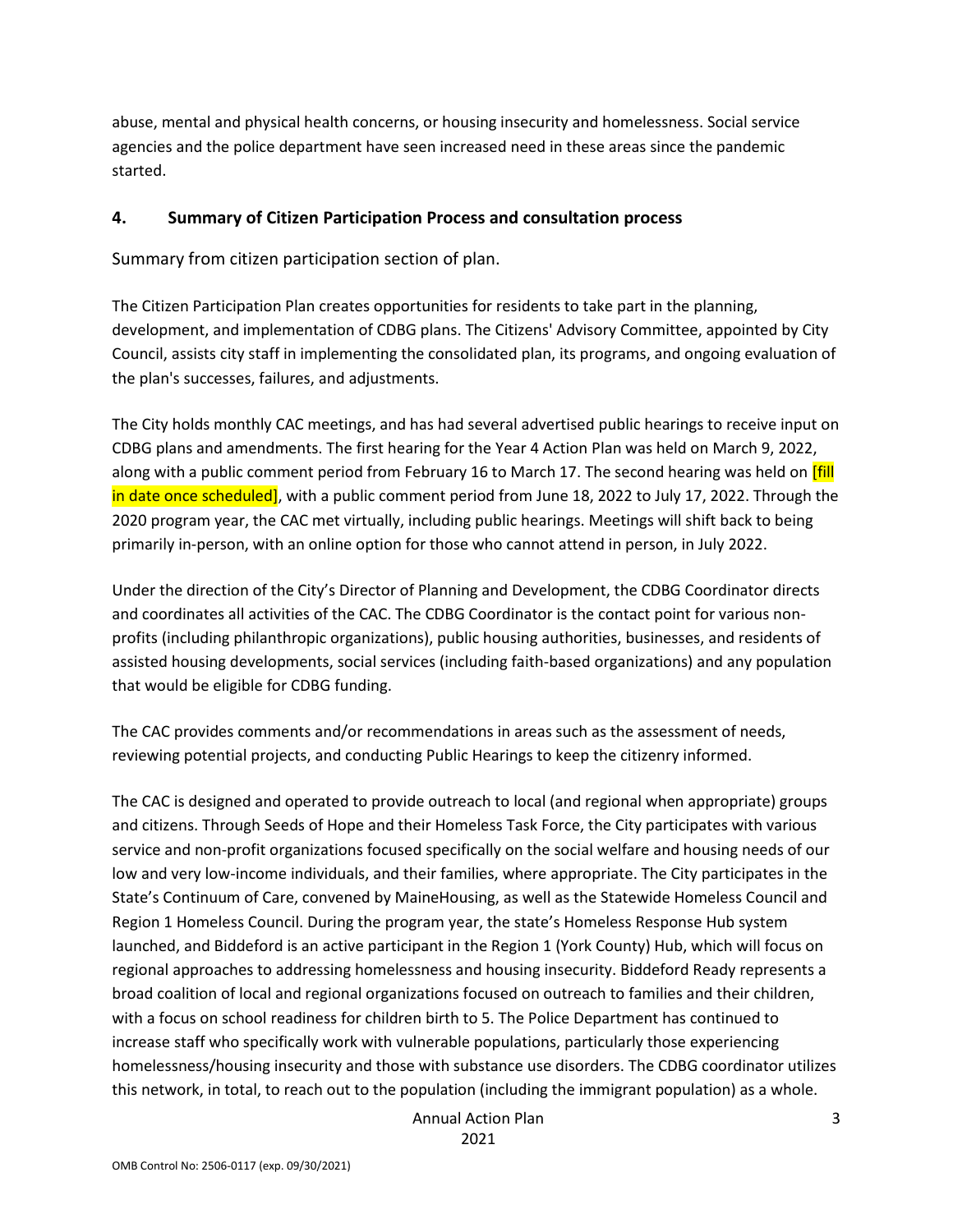The city consults with these relevant parties to share resources, assess needs, and further refine strategies to achieve CDBG goals. A detailed account of these parties can be found in AP-10.

#### **5. Summary of public comments**

This could be a brief narrative summary or reference an attached document from the Citizen Participation section of the Con Plan.

Public hearings were held virtually by the Citizens' Advisory Committee. Staff reviewed the goals for the 2021 program and answered questions regarding program delivery. Comments received [summarize comments]. All information, including minutes and public comment, can be found in the citizen participation section.

#### **6. Summary of comments or views not accepted and the reasons for not accepting them**

[complete after public comment/hearing]

#### **7. Summary**

Those who provided comments [summary of comments].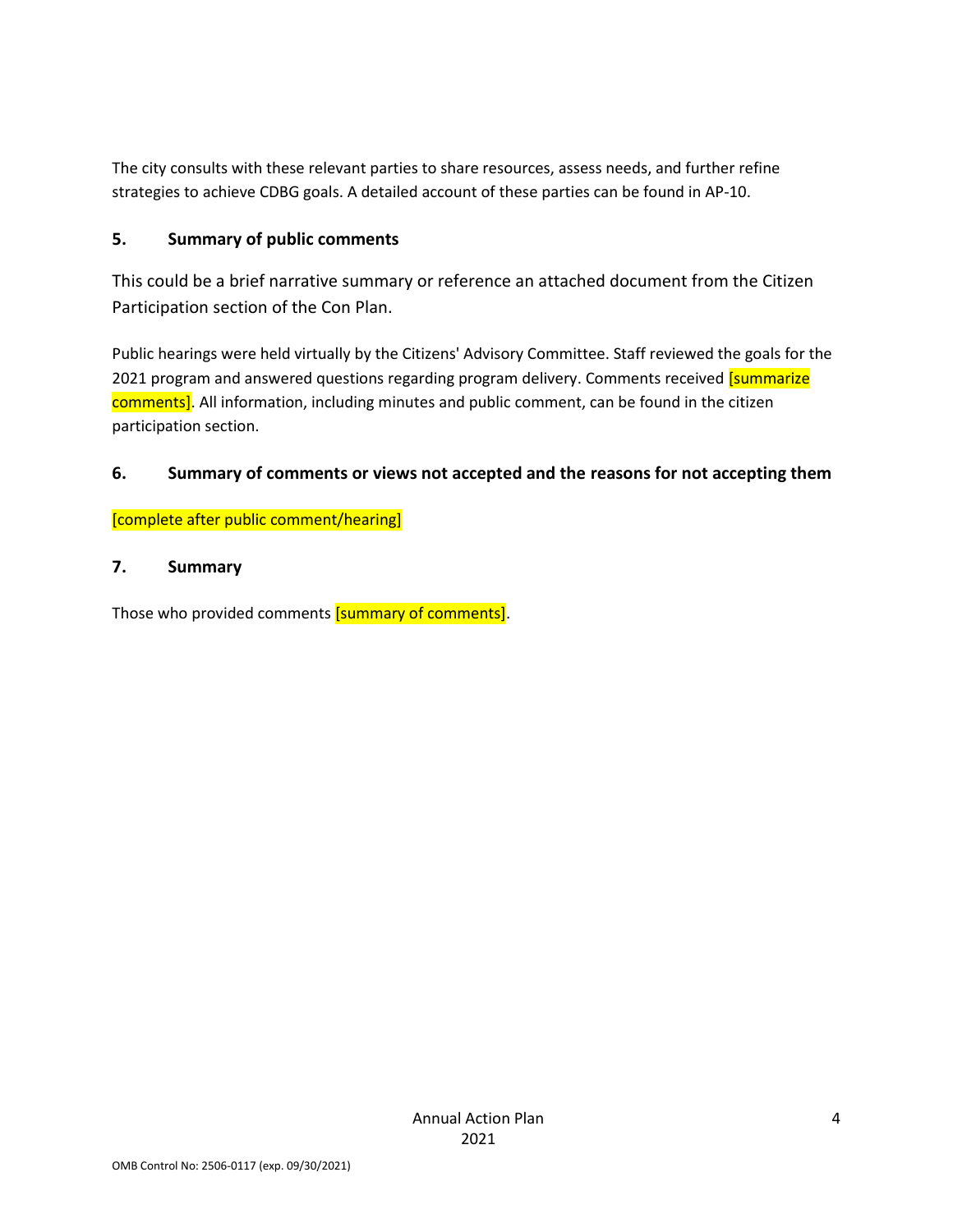## **PR-05 Lead & Responsible Agencies – 91.200(b)**

## **1. Agency/entity responsible for preparing/administering the Consolidated Plan**

Describe the agency/entity responsible for preparing the Consolidated Plan and those responsible for administration of each grant program and funding source.

| <b>Agency Role</b>           | <b>Name</b> |                  | Department/Agency                  |  |
|------------------------------|-------------|------------------|------------------------------------|--|
| Lead Agency                  |             | <b>BIDDEFORD</b> |                                    |  |
| <b>CDBG Administrator</b>    |             | <b>BIDDEFORD</b> | Department of Economic & Community |  |
|                              |             |                  | Development                        |  |
| <b>HOPWA Administrator</b>   |             |                  |                                    |  |
| <b>HOME Administrator</b>    |             |                  |                                    |  |
| <b>HOPWA-C Administrator</b> |             |                  |                                    |  |

**Table 1 – Responsible Agencies**

## **Narrative (optional)**

The program's structure will be run through the Department of Planning and Development. The Community Development Coordinator will coordinate the work of the Citizens' Advisory Committee, the social service subrecipients (including the CV program), and the Consolidated Plan process that will begin near the end of the 2021 program year, and is the responsible party for ensuring all CDBG programs are running according to regulation. The Housing Rehab Director will oversee the 2- to 4 unit housing rehab program and any related tasks. Both staff members will oversee the ADA improvements.

## **Consolidated Plan Public Contact Information**

Gregory Mitchell, Planning and Development Director

Abigail Smallwood, Community Development Coordinator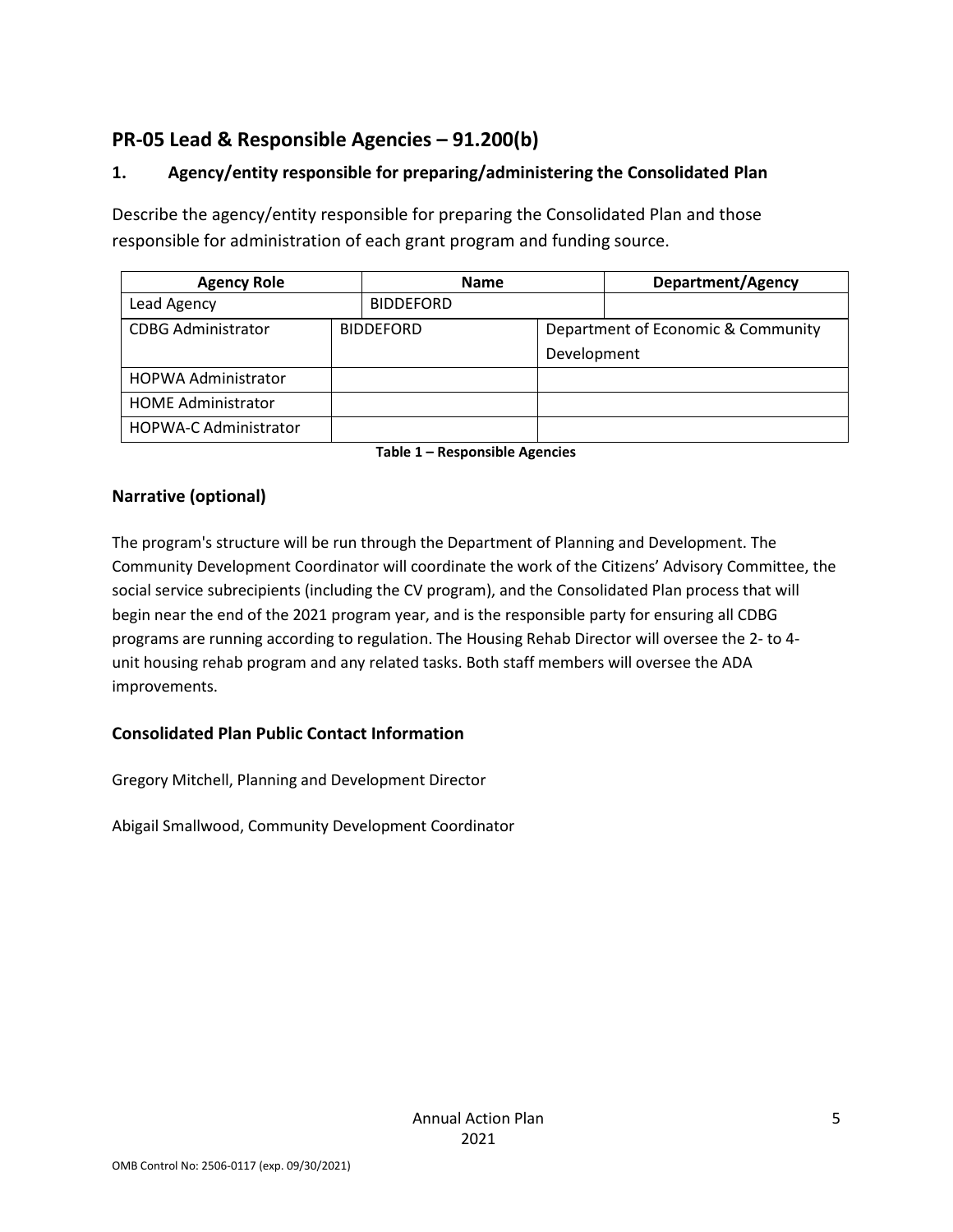## **AP-10 Consultation – 91.100, 91.200(b), 91.215(l)**

#### **1. Introduction**

The City maintains contact with community partners to ensure that programs are consistent with community goals. The Citizen Advisory Committee (CAC) meets monthly to discuss programs, goals, and any needed updates. Community partners include Seeds of Hope (provides services to those experiencing homelessness or housing/food/job insecurity), Apex Youth Connection (provides a wide range of supportive services and educational programming to youth in Biddeford), Biddeford Ready! (supports children from birth to five to increase school readiness and reduce Adverse Childhood Experiences), Biddeford Police Department, the General Assistance office, Heart of Biddeford (accredited Main Street program), and Biddeford Housing Authority.

Community partners that are integral to the CDBG housing rehab program include the following: property owners who accept Housing Choice Vouchers, as they are a prime target market for the rehab program; the Biddeford Area Landlords' Association, which helps target the program to eligible 2- to 4-unit property owners; Southern Maine Abatement and Consulting, which provides rehabilitation consulting services to the City and helps promote the housing rehab program; area tradespeople and rehab contractors, who help the City deliver rehab services at the best cost; the local real estate community, which helps the City target properties on the market that can be funded by the CDBG rehab program; the Maine Association of Realtors, which helps the City outreach to brokers representing individuals who may want to purchase 2- to 4-unit properties in the program's target area; the Maine Housing Authority, which provides matching state funding for 2- to 4-unit properties that are not eligible for CDBG housing rehab funding; the local media, which help the City spread the word about the rehab program in the target area; the City's Center of Technology, which provides facilities for training rehab contractors how to renovate, repair, and paint in a lead-safe manner; the Efficiency Maine Trust, which administers programs to improve the efficiency of energy use and reduce greenhouse gases throughout the state; the local Community Action Agency, to whom the rehab program refers low-income clients for weatherization and heating assistance; Coastal Healthy Communities Coalition at the University of New England, which provides lead-safe cleaning demonstrations to residents of housing where lead hazards are confirmed; Community Concepts, Inc., a regional community action program that conducts lead inspections/risk assessments and final clearances under the City's Lead Hazard Reduction Program; local pediatric offices that, under Maine law, test all children for lead poisoning at 12 and 24 months; the Maine Department of Environmental Protection, which oversees the safe and compliant removal of toxins from CDBG-funded pre-1978 rehabbed properties; and the Maine Center for Disease Control's Childhood Lead Poisoning Prevention Program. The program also coordinates with departments throughout City Hall, including the Code Enforcement Office, Communications & Community Engagement, Police Department, and the Engineering and Public Works offices.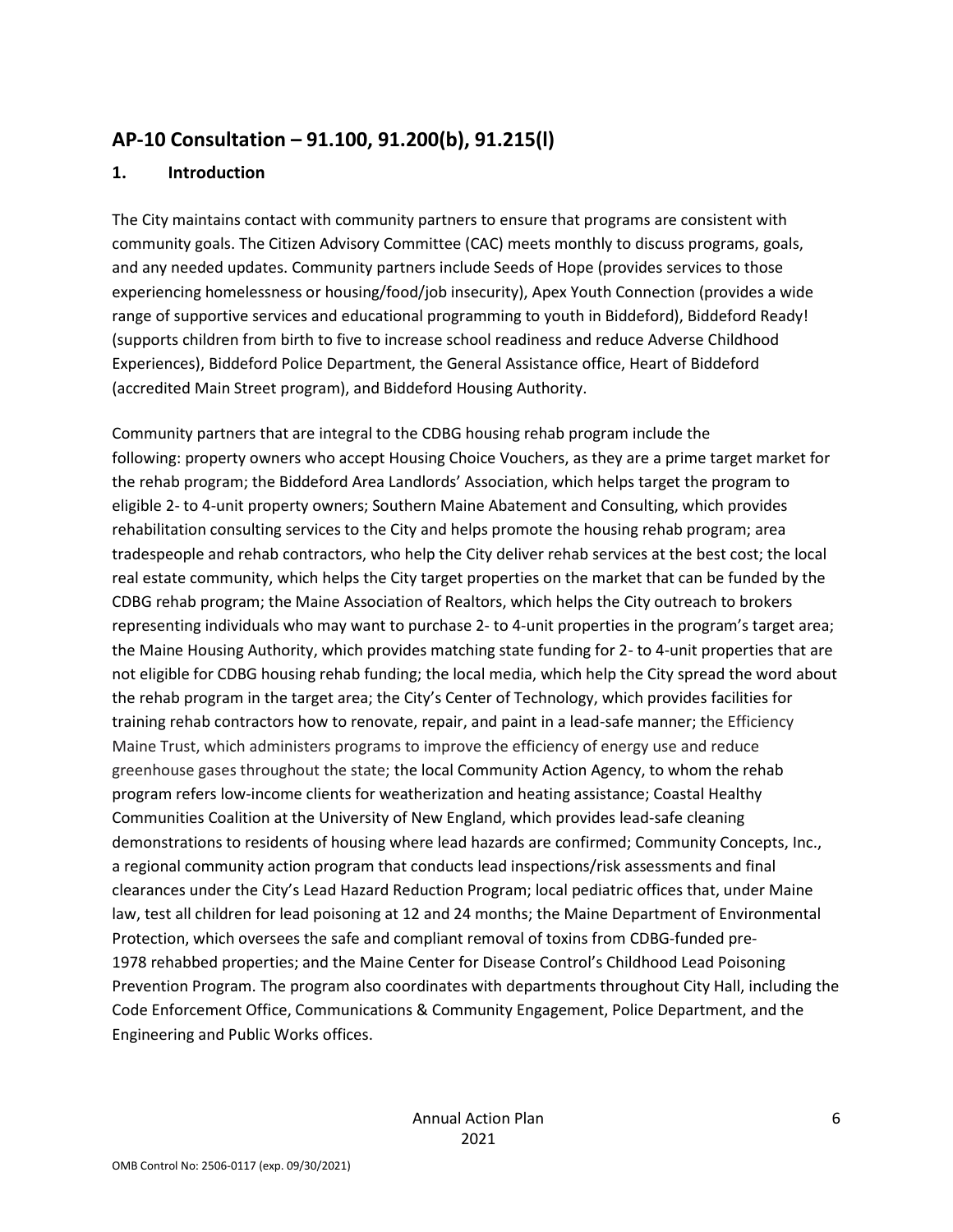## **Provide a concise summary of the jurisdiction's activities to enhance coordination between public and assisted housing providers and private and governmental health, mental health and service agencies (91.215(l))**

Staff participation in Biddeford Ready and the Homeless Task Force, as well as community outreach by the CAC, permits direct communication with social service agencies. Biddeford Ready consists of the City, the Biddeford education system, local social services agencies, and all appropriate state agencies for the Departments of Education, Center for Disease Control, and Human Services (lead, mental health, supportive services). The Homeless Task Force, led by Seeds of Hope, consists of area housing providers, the police department, Biddeford General Assistance, Southern Maine Medical Center, and area social service agencies. In partnership with Seeds of Hope and the Homeless Task Force, efforts were made to coordinate the provision of services across jurisdictional lines within Biddeford (food, housing, education preparation, and mental health needs). The Community Development Coordinator continually makes direct connections with social service providers and helps coordinate partners to achieve CDBG and City goals.

## **Describe coordination with the Continuum of Care and efforts to address the needs of homeless persons (particularly chronically homeless individuals and families, families with children, veterans, and unaccompanied youth) and persons at risk of homelessness.**

The City's Community Development Coordinator attends Maine Continuum of Care meetings, as well as the Statewide Homeless Council and the Region 1 Homeless Council (covering York and Cumberland Counties). The City provides funding to and works closely with local nonprofit Seeds of Hope, which directly addresses the needs of those experiencing or at risk of homelessness. Through Seeds of Hope and other partners, the City reaches out to critical population groups and connects with social service agencies to target specific population groups. The annual Point in Time date was on January 25, 2022, and the local service provider count day was on January 27, 2022. Seeds of Hope, in partnership with the City and local service providers, organized counts in both Biddeford and neighboring Sanford. There was greater statewide coordination of the PIT count by MaineHousing this year, which will continue in future years, particularly in conjunction with the new Homeless Response Service Hubs. The official PIT count recorded 20 people experiencing homelessness, plus an additional 4 were counted who were couch surfing (which is not included in the official count). It is expected that this number is an underreporting of those experiencing homelessness.

## **Describe consultation with the Continuum(s) of Care that serves the jurisdiction's area in determining how to allocate ESG funds, develop performance standards for and evaluate outcomes of projects and activities assisted by ESG funds, and develop funding, policies and procedures for the operation and administration of HMIS**

The City is a member of the Maine Continuum of Care, facilitated by MaineHousing. Meeting attendees, representing many groups around the state, provide input on the provision of ESG funding,

Annual Action Plan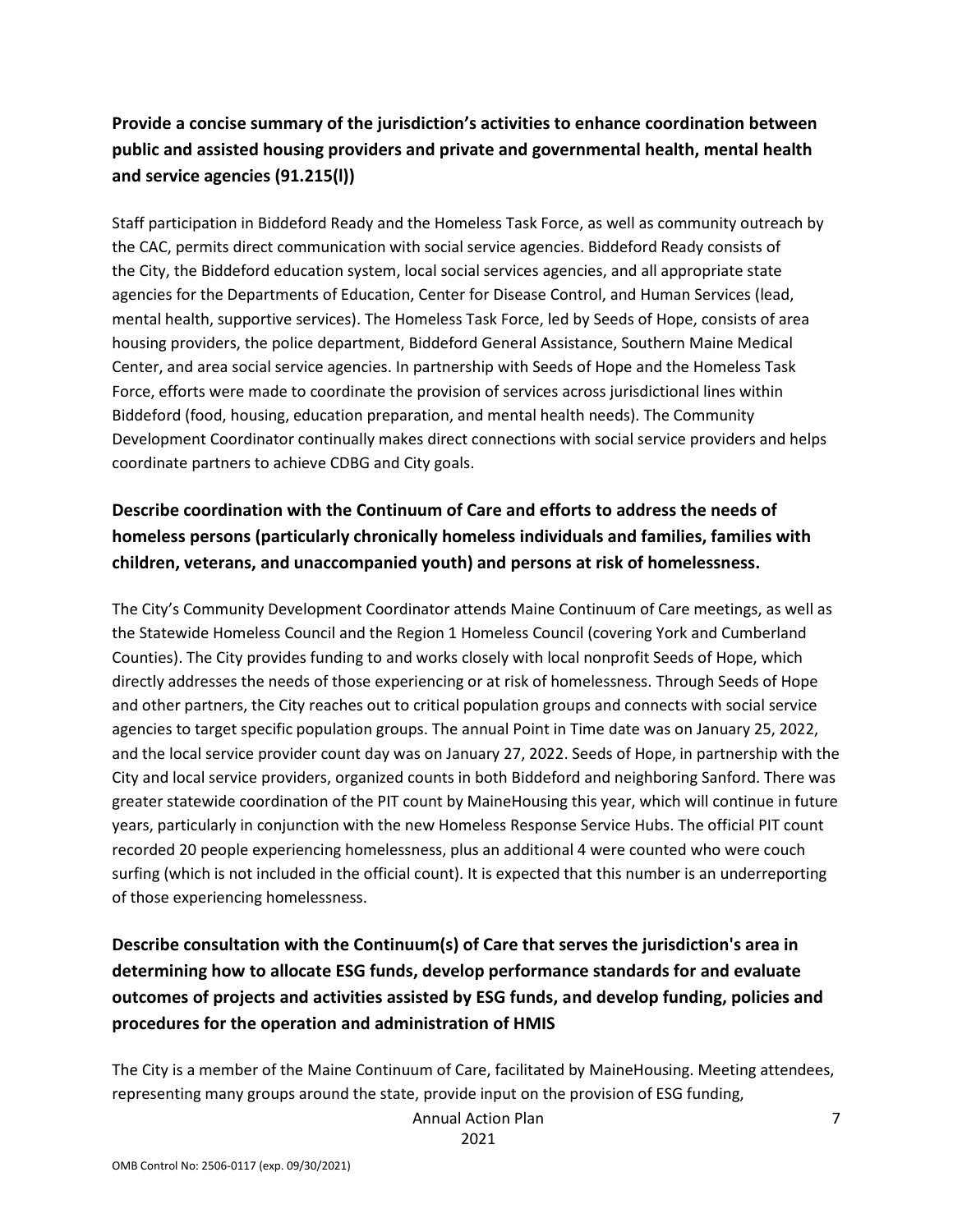social services, and housing development for the homeless. Annual PIT count information helps populate the HMIS database. The City coordinates its local efforts with regional and statewide plans.

## **2. Describe Agencies, groups, organizations and others who participated in the process and describe the jurisdiction's consultations with housing, social service agencies and other entities**

This draft plan will be shared with the following agencies at a minimum: Biddeford Housing Authority, York County Community Action Corporation (all appropriate departments), Nasson Health Care, Biddeford School Department, Apex Youth Connection, Seeds of Hope, United Way of Southern Maine (including Biddeford Ready), Coastal Healthy Communities Coalition, Southern Maine Planning and Development Commission, Southern Maine Agency on Aging, and any appropriate departments, committees, and commissions at the City of Biddeford. Relevant information from these agencies, both from this consultation period and from work throughout the program year, will be entered in this section.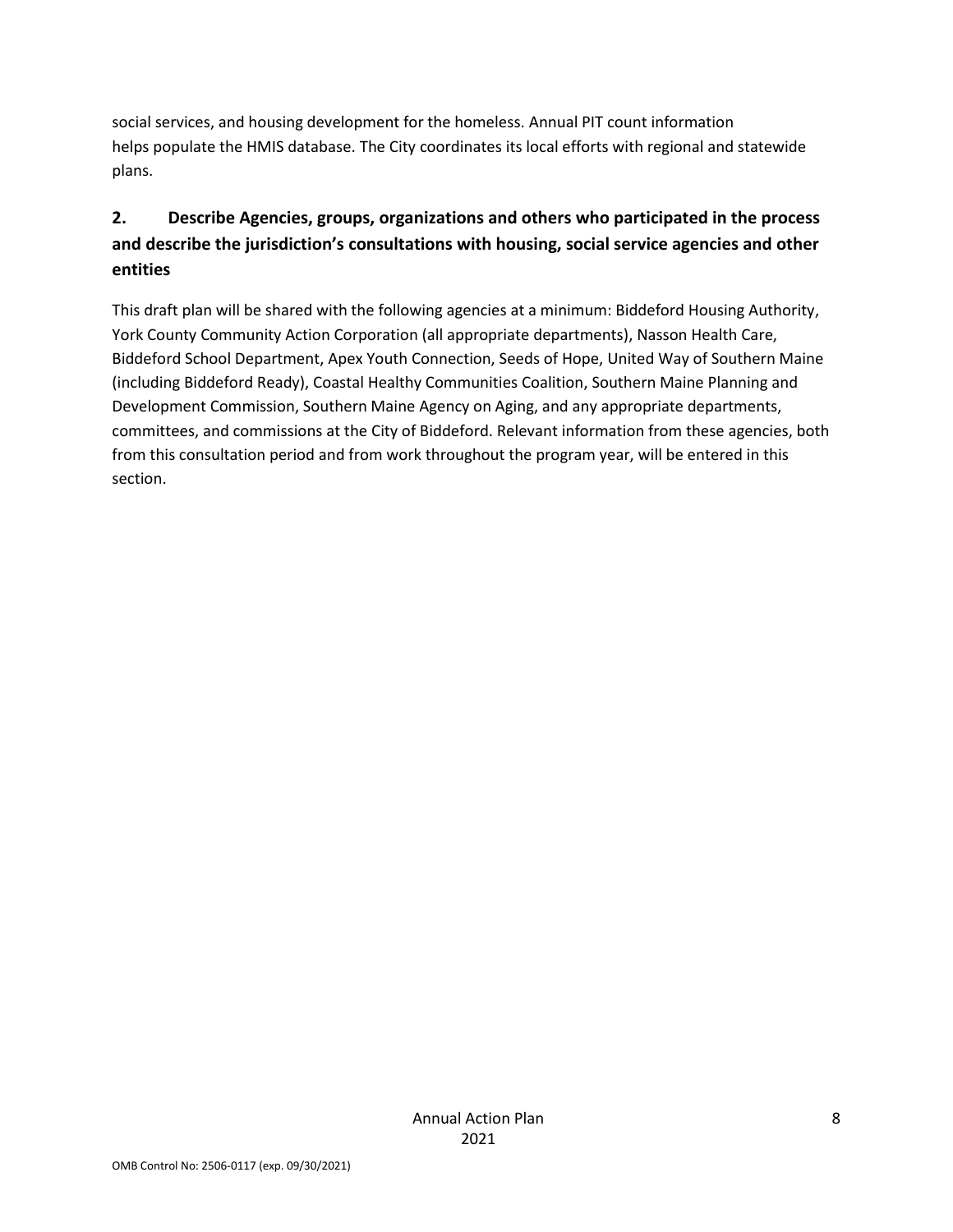## **Identify any Agency Types not consulted and provide rationale for not consulting**

For the few agency types that were not consulted, they are not currently applicable. Maine Water would be the agency for management of public land or water, but based on our current programming, it is not necessary to consult with them. We work with federal, state, and county government contacts as appropriate, but there are no specific groups under these categories.

## **Other local/regional/state/federal planning efforts considered when preparing the Plan**

| Name of Plan | Lead                 | How do the goals of your Strategic Plan overlap with the goals of    |
|--------------|----------------------|----------------------------------------------------------------------|
|              | Organization         | each plan?                                                           |
|              |                      | Housing insecurity and homelessness are increasing in Biddeford      |
|              | <b>Maine Housing</b> | due to the rapid growth of the housing market, with similar trends   |
| Continuum of |                      | statewide. Our participation in the state's Continuum of Care is     |
| Care         |                      | vital as we address this challenge, as we are able to learn about    |
|              |                      | and participate in regional and statewide efforts. This includes the |
|              |                      | new Homeless Response System Hub that launched in PY21.              |

**Table 2 – Other local / regional / federal planning efforts**

## **Narrative (optional)**

The City attends monthly COC meetings and, as a member in good standing, has voting status. This also gives the City access to ESG funding, though current requirements mean there are no applicable programs that can use ESG funds. The City will monitor requirements and local efforts to ensure ESG funding is used when possible.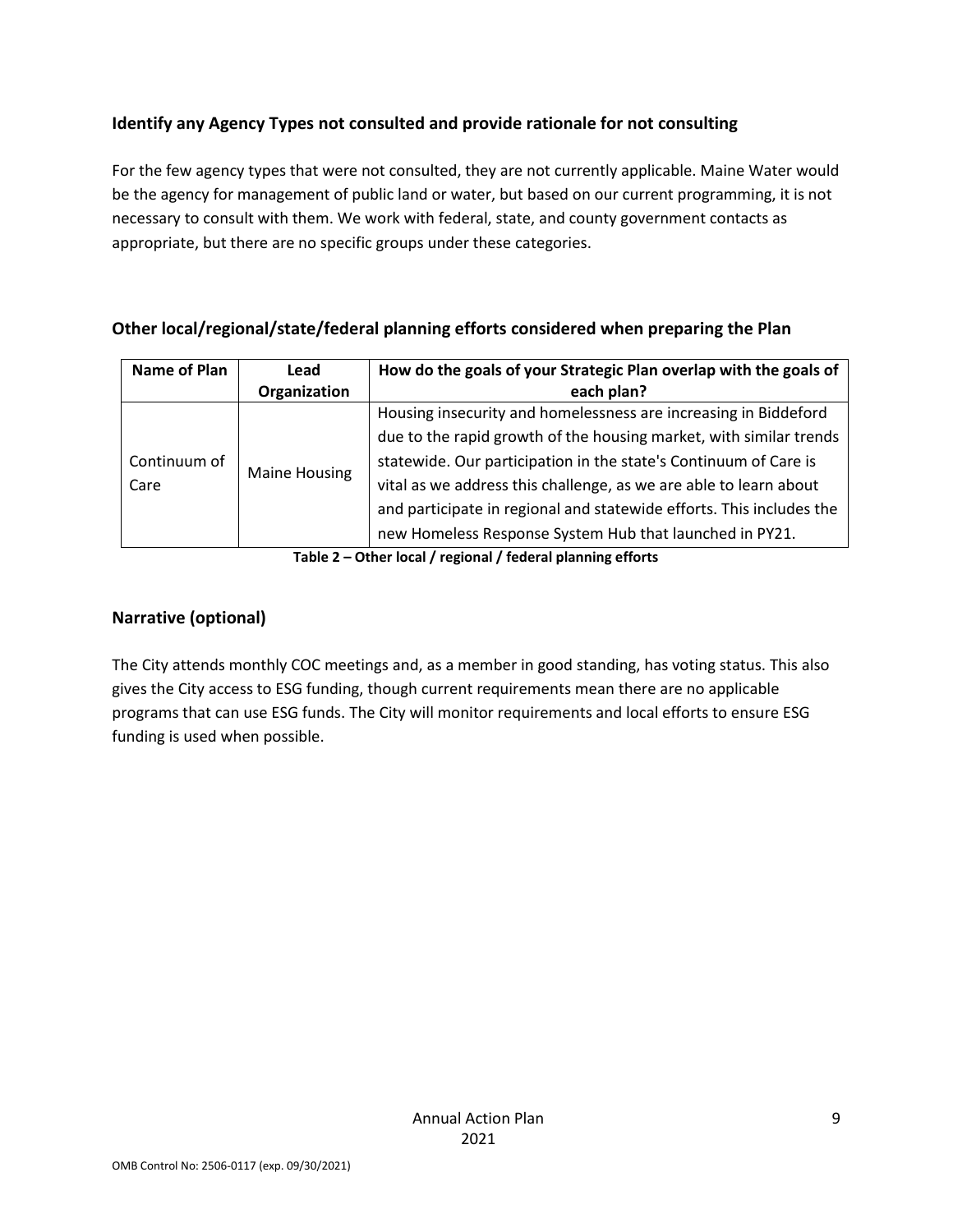## **AP-12 Participation – 91.105, 91.200(c)**

## **1. Summary of citizen participation process/Efforts made to broaden citizen participation Summarize citizen participation process and how it impacted goal-setting**

Since the adoption of the 2018 Consolidated Plan and housing needs assessment, staff have continued to work with the Citizens Advisory Committee (CAC) and the City Council to address the transition going on in the Biddeford housing market. Members of the public and of local organizations are always encouraged to attend regular CAC meetings and we have had individuals attend at many of these to hear what the CAC is working on, give input into plans (particularly around affordable housing), and share their ideas on improving programs (both from the subrecipients themselves or from potential applicants). The 2021 monitoring also affected how we approached goal setting, as changes were needed to ensure compliance with regulations.

Input from individuals and organizations has led to some minor changes in programming and has also set the groundwork for making some bigger shifts in program design and planning, particularly bringing back the application process for potential service subrecipients next year. Meetings continued to be held online, with discussions at public CAC meetings about involvement in the city's comprehensive plan (components of which directly tie in with the programs supported by CDBG funds), the current year's programs, planning and implementing neighborhood engagement work, and discussing future initiatives that the CAC would like to implement.

Public Hearings were advertised on the City's web site via front page listings (additionally, these listings are sent to those who sign up to be notified of new postings, so those who signed up would receive the notice in an email) and any documentation was included in the notice or on the City's Community Development page.

Technical assistance was provided to all service subrecipients throughout the year as needed, particularly in working with Apex to address eligibility issues that arose during the monitoring process. Community engagement during the pandemic continues to be a challenge, but the pandemic (as well as an increasingly younger population) has also increased interest in local government, as people have spent more time at home and in the community. In PY21, the City and CAC expanded engagement opportunities, with the launch of a neighborhood survey and the development of a public engagement process that will launch in PY22. Along with this, the City as a whole has launched an online public engagement platform to better inform and involve the public in discussing important issues. Staff and the CAC will take advantage of this in order to increase participation in CDBG programming and planning.

10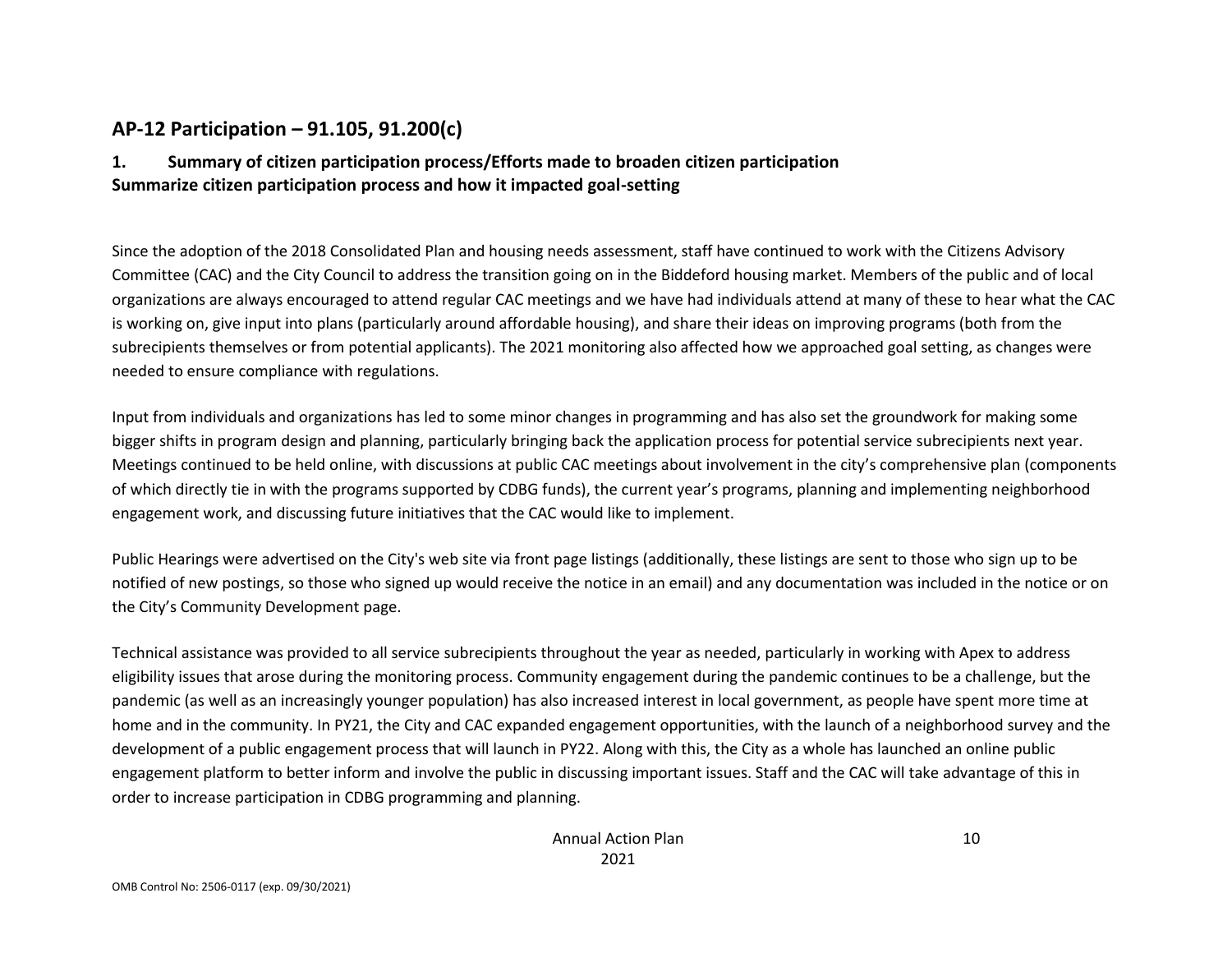#### **Citizen Participation Outreach**

| Sort Order | <b>Mode of Outreach</b> | <b>Target of Outreach</b>           | Summary of<br>response/attendance                                                                                                                                                                                                                                                                         | Summary of<br>comments received                                                                                                                                 | <b>Summary of comments</b><br>not accepted<br>and reasons | URL (If<br>applicable) |
|------------|-------------------------|-------------------------------------|-----------------------------------------------------------------------------------------------------------------------------------------------------------------------------------------------------------------------------------------------------------------------------------------------------------|-----------------------------------------------------------------------------------------------------------------------------------------------------------------|-----------------------------------------------------------|------------------------|
| 1          | <b>Public Hearing</b>   | Non-<br>targeted/broad<br>community | The first Public<br>Hearing was held<br>virtually on March 9,<br>2022 at 5:30pm and<br>the general<br>framework for the<br>Year 5 Action Plan<br>was presented and<br>discussed. There<br>were 5 CAC<br>members, 3 staff<br>members, and 1<br>guest from Biddeford<br>Housing Authority in<br>attendance. | Comments were<br>supportive of the<br>general framework<br>presented and for<br>continuing the<br>amendments to the<br>2- to 4-unit rehab<br>program into PY22. | N/A                                                       |                        |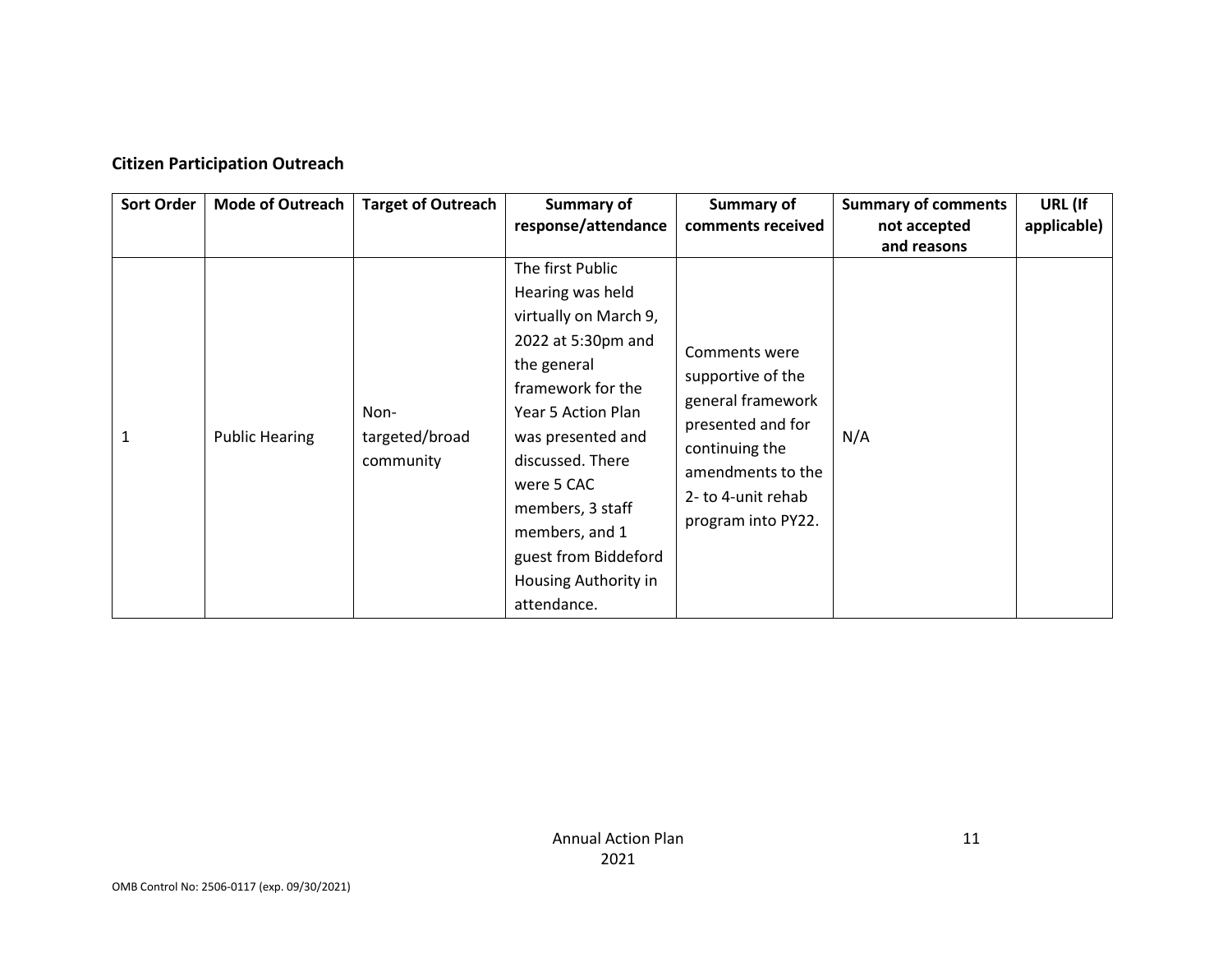| $\overline{2}$ | <b>Public Meeting</b> | Non-<br>targeted/broad<br>community | <b>Citizens Advisory</b><br>Committee meetings<br>(some as hearings),<br>held virtually, all had<br>CDBG program<br>discussions on the<br>agenda, based on<br>HUD, consultant, and<br>staff findings: June<br>16, July 21, August<br>18, September 22,<br>October 20,<br>November 17,<br>December 15,<br>January 12, Febraury<br>9, March 9 (hearing<br>and regular meeting),<br>April 13, May 11, and<br>June 8. Meetings<br>were publicly<br>advertised meetings<br>of the CAC. Meeting<br>notices followed the<br>new CDBG guidelines<br>developed as a result<br>of the pandemic.<br>Attendance included<br>CAC members, staff,<br>members of the | <b>Discussions</b><br>included program<br>adjustments,<br>guidance on<br>program delivery,<br>and priorities for<br>future work.<br>Housing is a<br>particular focus of<br>the committee. | N/A |  |
|----------------|-----------------------|-------------------------------------|-------------------------------------------------------------------------------------------------------------------------------------------------------------------------------------------------------------------------------------------------------------------------------------------------------------------------------------------------------------------------------------------------------------------------------------------------------------------------------------------------------------------------------------------------------------------------------------------------------------------------------------------------------|-------------------------------------------------------------------------------------------------------------------------------------------------------------------------------------------|-----|--|
|----------------|-----------------------|-------------------------------------|-------------------------------------------------------------------------------------------------------------------------------------------------------------------------------------------------------------------------------------------------------------------------------------------------------------------------------------------------------------------------------------------------------------------------------------------------------------------------------------------------------------------------------------------------------------------------------------------------------------------------------------------------------|-------------------------------------------------------------------------------------------------------------------------------------------------------------------------------------------|-----|--|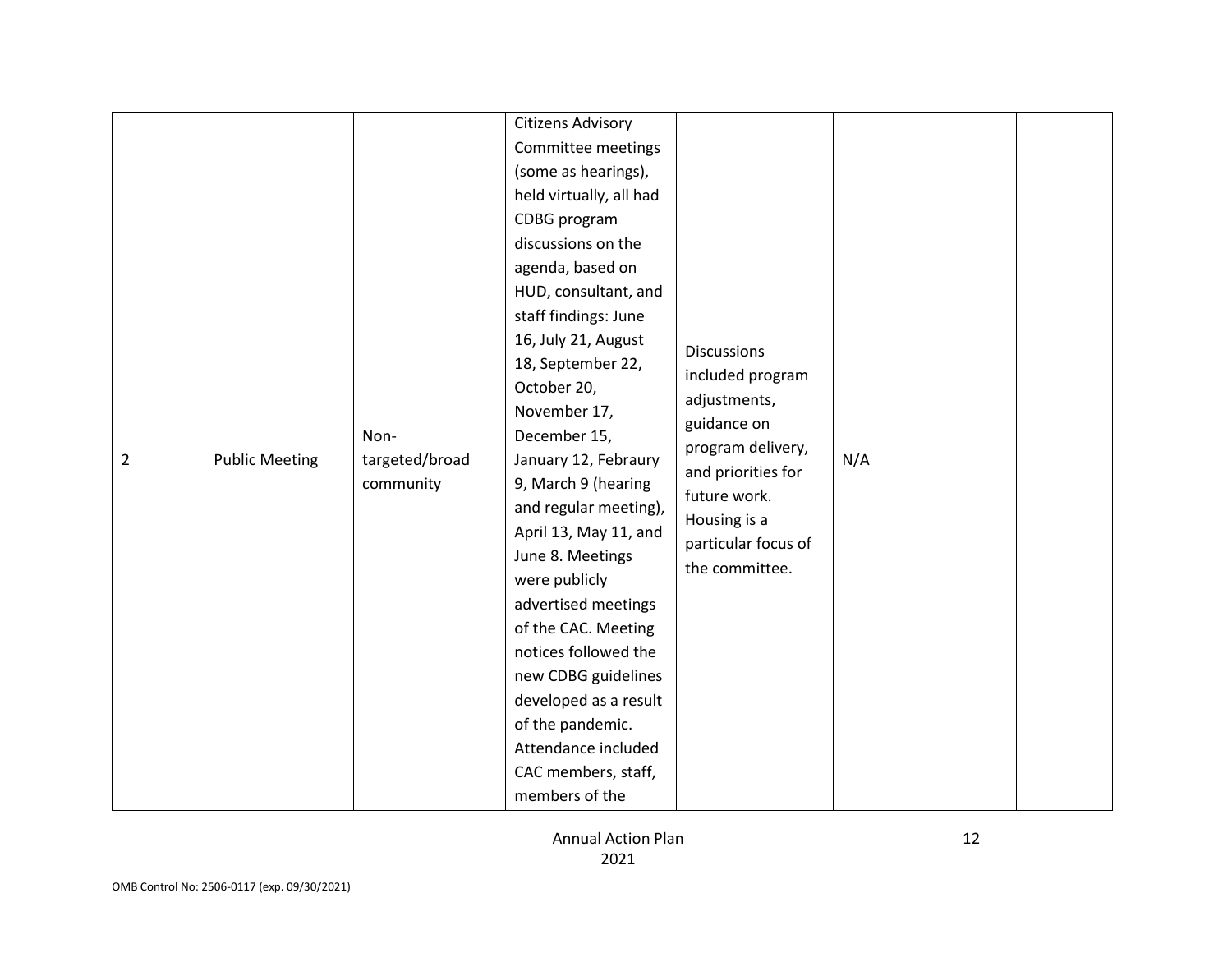| <b>Sort Order</b> | <b>Mode of Outreach</b>  | <b>Target of Outreach</b> | <b>Summary of</b>   | <b>Summary of</b><br>comments received | <b>Summary of comments</b>  | URL (If     |
|-------------------|--------------------------|---------------------------|---------------------|----------------------------------------|-----------------------------|-------------|
|                   |                          |                           | response/attendance |                                        | not accepted<br>and reasons | applicable) |
|                   |                          |                           | public, and         |                                        |                             |             |
|                   |                          |                           | participants in the |                                        |                             |             |
|                   |                          |                           | CDBG program.       |                                        |                             |             |
|                   |                          |                           |                     | One comment was                        |                             |             |
|                   |                          |                           |                     | received from                          |                             |             |
|                   |                          |                           | A 30-day public     | <b>Biddeford Housing</b>               |                             |             |
|                   | <b>Public Comment</b>    | Non-                      | comment period was  | Authority in                           |                             |             |
| 4                 | targeted/broad<br>Period |                           | open from February  | support of                             | N/A                         |             |
|                   |                          | community                 | 16 to March 17.     | nonprofits being                       |                             |             |
|                   |                          |                           |                     | permitted to apply                     |                             |             |
|                   |                          |                           |                     | to the 2- to 4-unit                    |                             |             |
|                   |                          |                           |                     | rehab program.                         |                             |             |
|                   | [Additional              |                           |                     |                                        |                             |             |
|                   | sections will be         |                           |                     |                                        |                             |             |
|                   | added for the            |                           |                     |                                        |                             |             |
|                   | current Public           |                           |                     |                                        |                             |             |
|                   | <b>Comment Period</b>    |                           |                     |                                        |                             |             |
|                   | and upcoming             |                           |                     |                                        |                             |             |
|                   | <b>Public Hearing.]</b>  |                           |                     |                                        |                             |             |
|                   |                          |                           |                     |                                        |                             |             |

**Table 3 – Citizen Participation Outreach**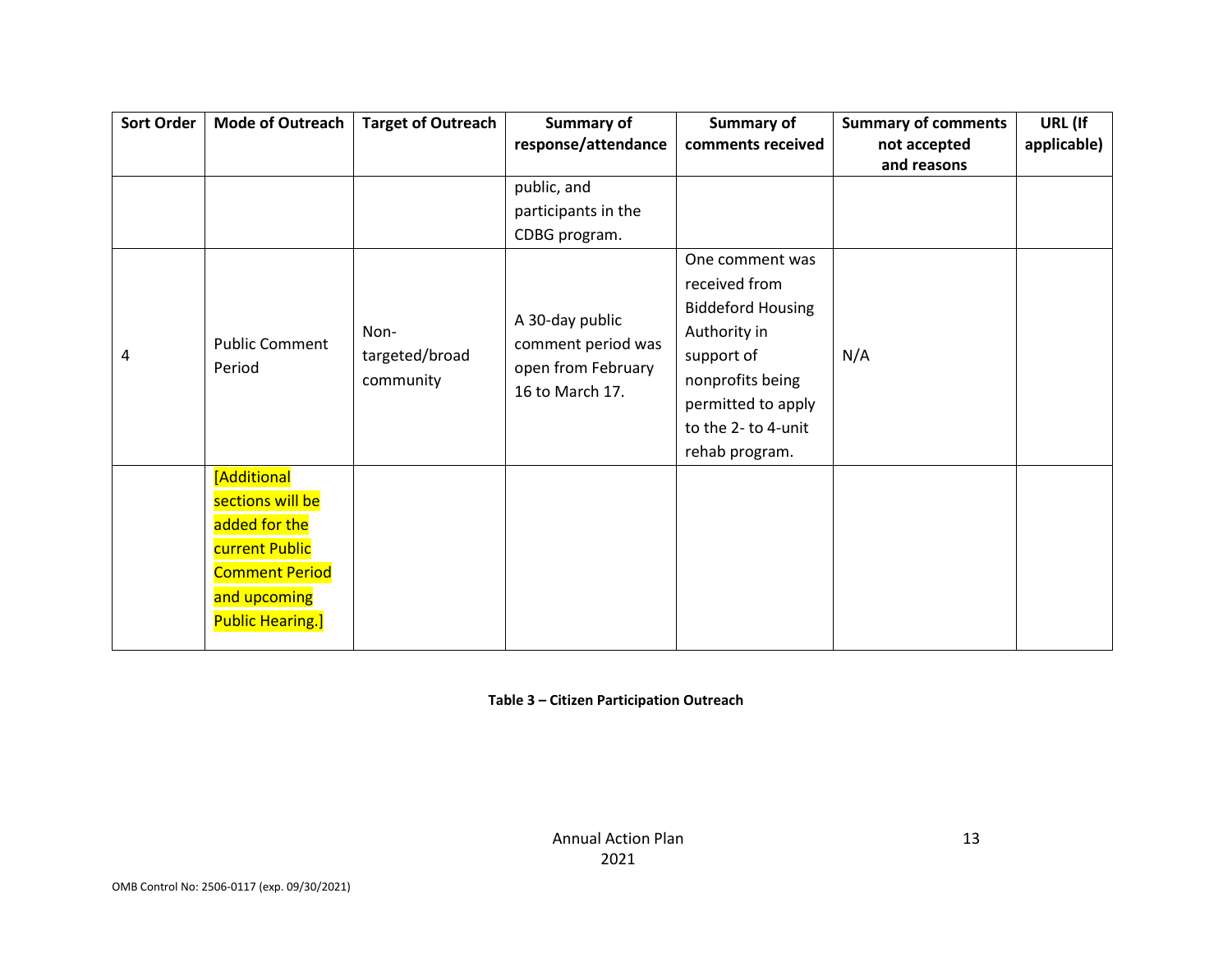# **Expected Resources**

## **AP-15 Expected Resources – 91.220(c)(1,2)**

#### **Introduction**

The City will continue to support Seeds of Hope and Southern Maine Agency on Aging, as well as Apex Youth Connection if program details are confirmed. The City will use 20% of funds toward administration. The remainder of the funds will be used both on rehabilitation assistance to 2- to 4-unit housing structures, creating 10-year affordability windows for 51% of the units at 80% of median, and on funds for ADA improvements to city properties, in order to remove barriers to accessibility.

#### **Anticipated Resources**

| Program     | Source   | <b>Uses of Funds</b>   | <b>Expected Amount Available Year 1</b> |         |                      |           | Expected         | <b>Narrative Description</b>     |
|-------------|----------|------------------------|-----------------------------------------|---------|----------------------|-----------|------------------|----------------------------------|
|             | of Funds |                        | Annual                                  | Program | <b>Prior Year</b>    | Total:    | <b>Amount</b>    |                                  |
|             |          |                        | <b>Allocation:</b>                      | Income: | <b>Resources: \$</b> |           | <b>Available</b> |                                  |
|             |          |                        |                                         |         |                      |           | <b>Remainder</b> |                                  |
|             |          |                        |                                         |         |                      |           | of ConPlan       |                                  |
|             |          |                        |                                         |         |                      |           |                  |                                  |
| <b>CDBG</b> | public - | Acquisition            |                                         |         |                      |           |                  | Of the annual allocation, 15%    |
|             | federal  | Admin and              |                                         |         |                      |           |                  | will go toward public services   |
|             |          | Planning               |                                         |         |                      |           |                  | and 20% toward admin. The        |
|             |          | Economic               |                                         |         |                      |           |                  | remaining 65% plus any prior     |
|             |          | Development            |                                         |         |                      |           |                  | year funds will be split between |
|             |          | <b>Housing</b>         |                                         |         |                      |           |                  | ADA improvements (\$200,000)     |
|             |          | Public                 |                                         |         |                      |           |                  | and the 2- to 4-unit rehab       |
|             |          | Improvements           |                                         |         | (estimate –          |           |                  | program (all remaining funds).   |
|             |          | <b>Public Services</b> | 380,590                                 | 0       | 664,638)             | 1,045,228 | 380,590          |                                  |

**Table 4 - Expected Resources – Priority Table**

## **Explain how federal funds will leverage those additional resources (private, state and local funds), including a description of how matching requirements will be satisfied**

The CDBG, Lead, and Maine Housing funds have been used together to target CDBG eligible neighborhoods with housing improvements through investment.

## **If appropriate, describe publically owned land or property located within the jurisdiction that may be used to address the needs identified in the plan**

There is a property in one of the target downtown tracts that will be used for a 33-unit family housing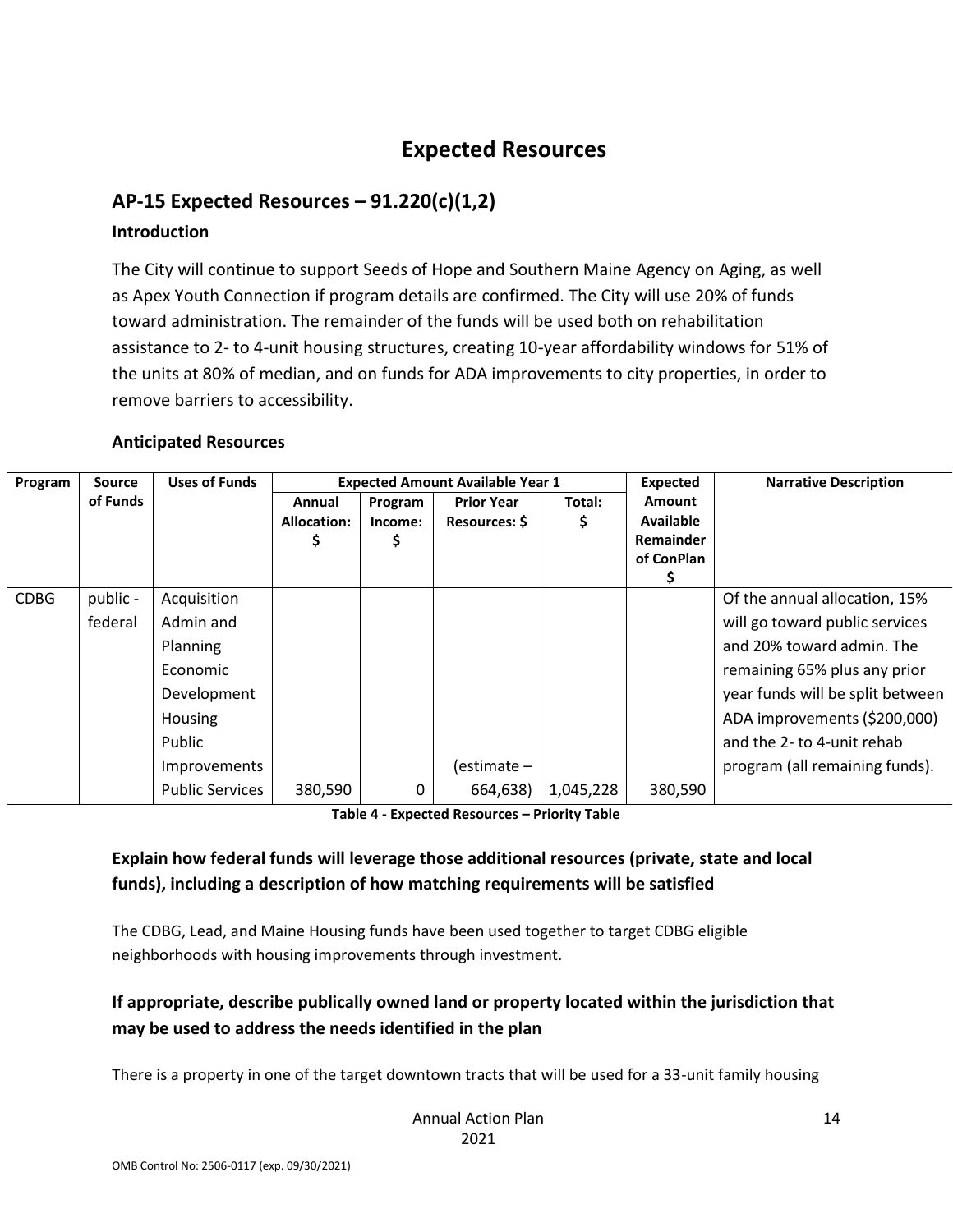development.

#### **Discussion**

The Affirmative Fair housing planning identified issues of Lead throughout the core area. Further City inspections uncovered serious health and safety issues. Identified in this process is a concentration of owner occupied 2-4 unit structures. The CDBG funds will leverage the Maine Housing funds. The Lead program application was similarly developed and can be combined with either program, as appropriate.

Housing and equity are top priorities for the CAC and the group will continue to address these during the program year.

The City assisted with a bill for an affordable housing TIF that we can use in CDBG-eligible districts. Housing TIF money can also be used toward homeless assistance funds and other housing rehab programs to further the preservation of affordable housing units. Program details will develop during this program year.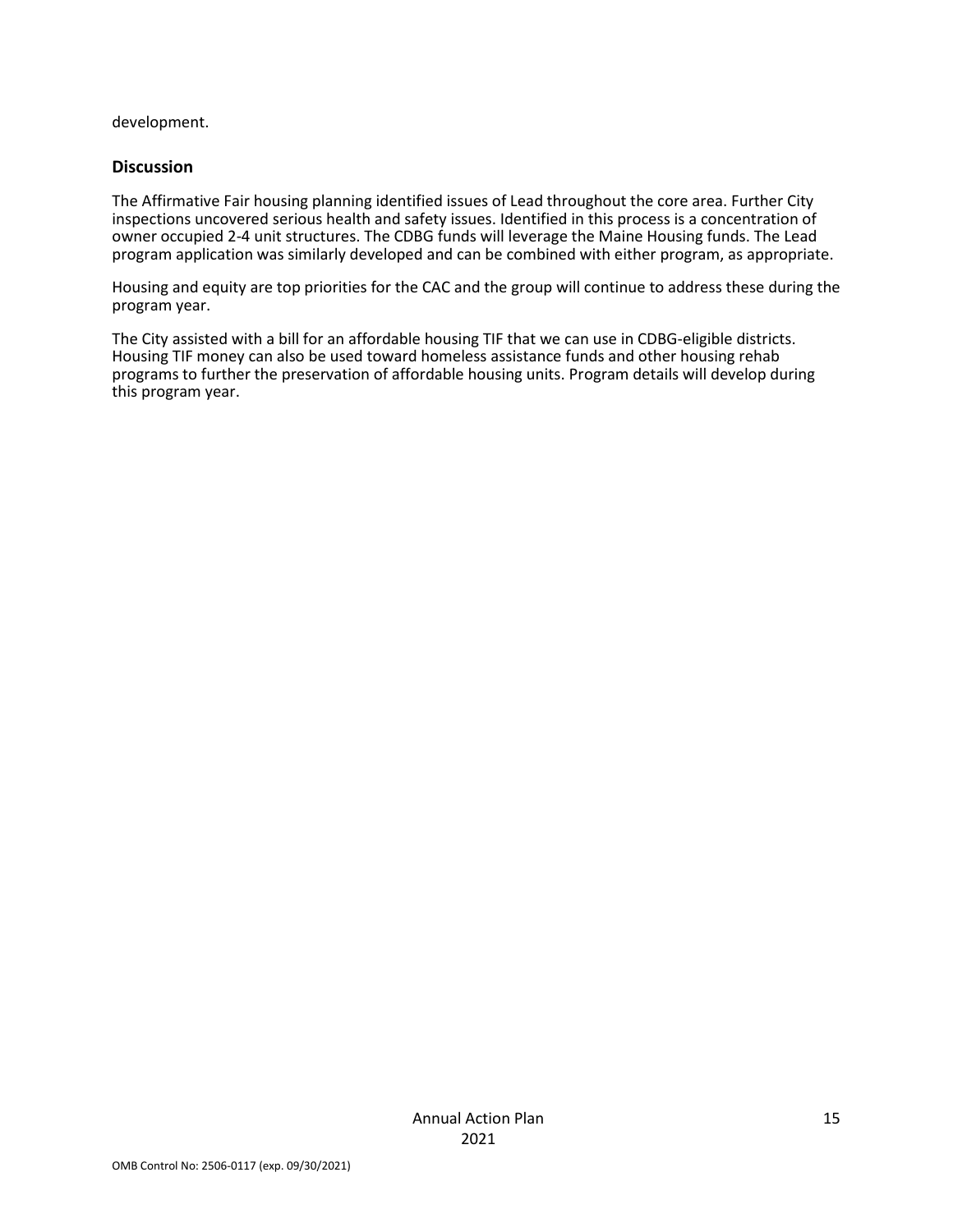# **Annual Goals and Objectives**

# **AP-20 Annual Goals and Objectives**

#### **Goals Summary Information**

| Sort  | <b>Goal Name</b>       | <b>Start</b> | End  | Category               | Geographic      | <b>Needs</b>     | <b>Funding</b> | <b>Goal Outcome Indicator</b>        |
|-------|------------------------|--------------|------|------------------------|-----------------|------------------|----------------|--------------------------------------|
| Order |                        | Year         | Year |                        | Area            | <b>Addressed</b> |                |                                      |
|       | Housing                | 2018         | 2023 | Affordable Housing     |                 | Housing          | CDBG:          | Rental units rehabilitated: 10       |
|       |                        |              |      | Homeless               |                 |                  | \$712,022      | <b>Household Housing Unit</b>        |
|       |                        |              |      | Non-Homeless           |                 |                  |                | Homeowner Housing Rehabilitated:     |
|       |                        |              |      | <b>Special Needs</b>   |                 |                  |                | 5 Household Housing Unit             |
|       | <b>Social Services</b> | 2018         | 2023 | Non-Housing            |                 | Social Services  | CDBG:          | Public service activities other than |
|       |                        |              |      | Community              |                 |                  | \$57,088       | Low/Moderate Income Housing          |
|       |                        |              |      | Development            |                 |                  |                | Benefit: 85 Persons Assisted         |
|       |                        |              |      | <b>Social Services</b> |                 |                  |                | Homeless Person Overnight Shelter:   |
|       |                        |              |      |                        |                 |                  |                | 15 Persons Assisted                  |
| 3     | Administration         | 2018         | 2023 | Administration         | <b>CITYWIDE</b> | Administration   | CDBG:          | Other: 1 Other                       |
|       |                        |              |      |                        |                 |                  | \$76,118       |                                      |
| 4     | Infrastructure         |              |      | Infrastructure         |                 |                  | \$200,000      | Public Facility or Infrastructure    |
|       |                        |              |      |                        |                 |                  |                | Activities other than Low/Moderate   |
|       |                        |              |      |                        |                 |                  |                | Income Housing Benefit: 4397         |
|       |                        |              |      |                        |                 |                  |                |                                      |

**Table 5 – Goals Summary**

**Goal Descriptions**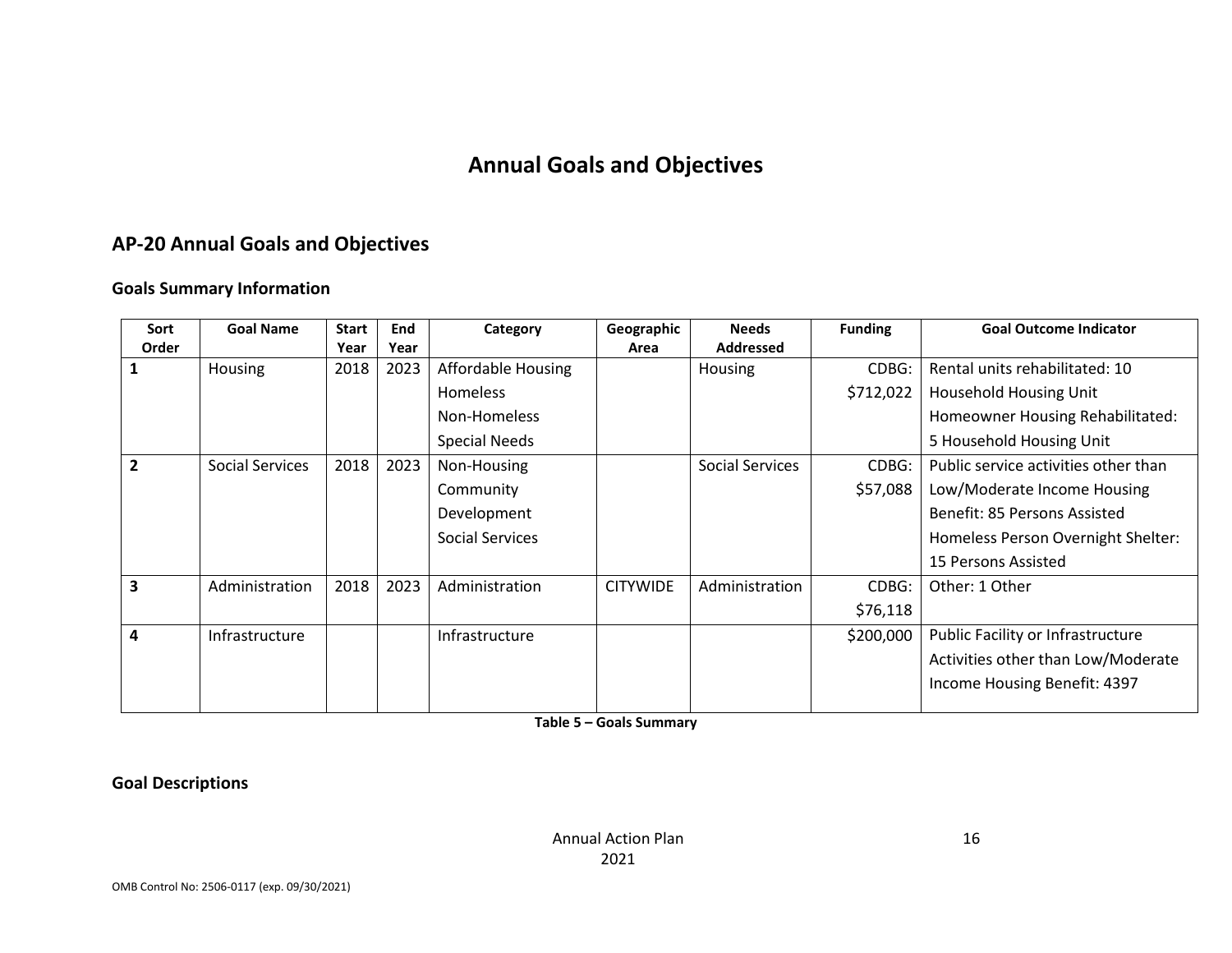| 1                       | <b>Goal Name</b>                    | Housing                                                                                                                                                                                                                                                                                                                                                                                                                                                                           |  |  |
|-------------------------|-------------------------------------|-----------------------------------------------------------------------------------------------------------------------------------------------------------------------------------------------------------------------------------------------------------------------------------------------------------------------------------------------------------------------------------------------------------------------------------------------------------------------------------|--|--|
|                         | Goal<br><b>Description</b>          | Funds will support the rehab of owner-occupied 2- to 4-unit buildings in the target area. Fifty-one percent of households<br>within subject properties must meet income requirements, and rehabbed properties have a 10-year deed restriction to<br>assure rent affordability is maintained.                                                                                                                                                                                      |  |  |
| $\overline{2}$          | <b>Goal Name</b><br>Social Services |                                                                                                                                                                                                                                                                                                                                                                                                                                                                                   |  |  |
|                         | Goal<br><b>Description</b>          | Funds will support social service agencies that provide a variety of services to low- to moderate-income individuals and<br>families. The agencies are Seeds of Hope Neighborhood Center (running a Winter Warming Center for those experiencing<br>homelessness) and Southern Maine Agency on Aging (running the Meals on Wheels program). Apex Youth Connection and<br>other local service providers may also have a program during PY22, but the details are being determined. |  |  |
| 3.                      | <b>Goal Name</b>                    | Administration                                                                                                                                                                                                                                                                                                                                                                                                                                                                    |  |  |
|                         | Goal<br><b>Description</b>          | Administration is to be funded for office staff, equipment, supplies, and any other administrative expenses.                                                                                                                                                                                                                                                                                                                                                                      |  |  |
| $\overline{\mathbf{4}}$ | <b>Goal Name</b>                    | Infrastructure                                                                                                                                                                                                                                                                                                                                                                                                                                                                    |  |  |
|                         | Goal                                | Funds will support accessibility improvements to Biddeford's City Hall building, as identified in the city's ADA transition                                                                                                                                                                                                                                                                                                                                                       |  |  |
|                         | <b>Description</b>                  | plan. Removal of barriers will allow improved access for persons with disabilities.                                                                                                                                                                                                                                                                                                                                                                                               |  |  |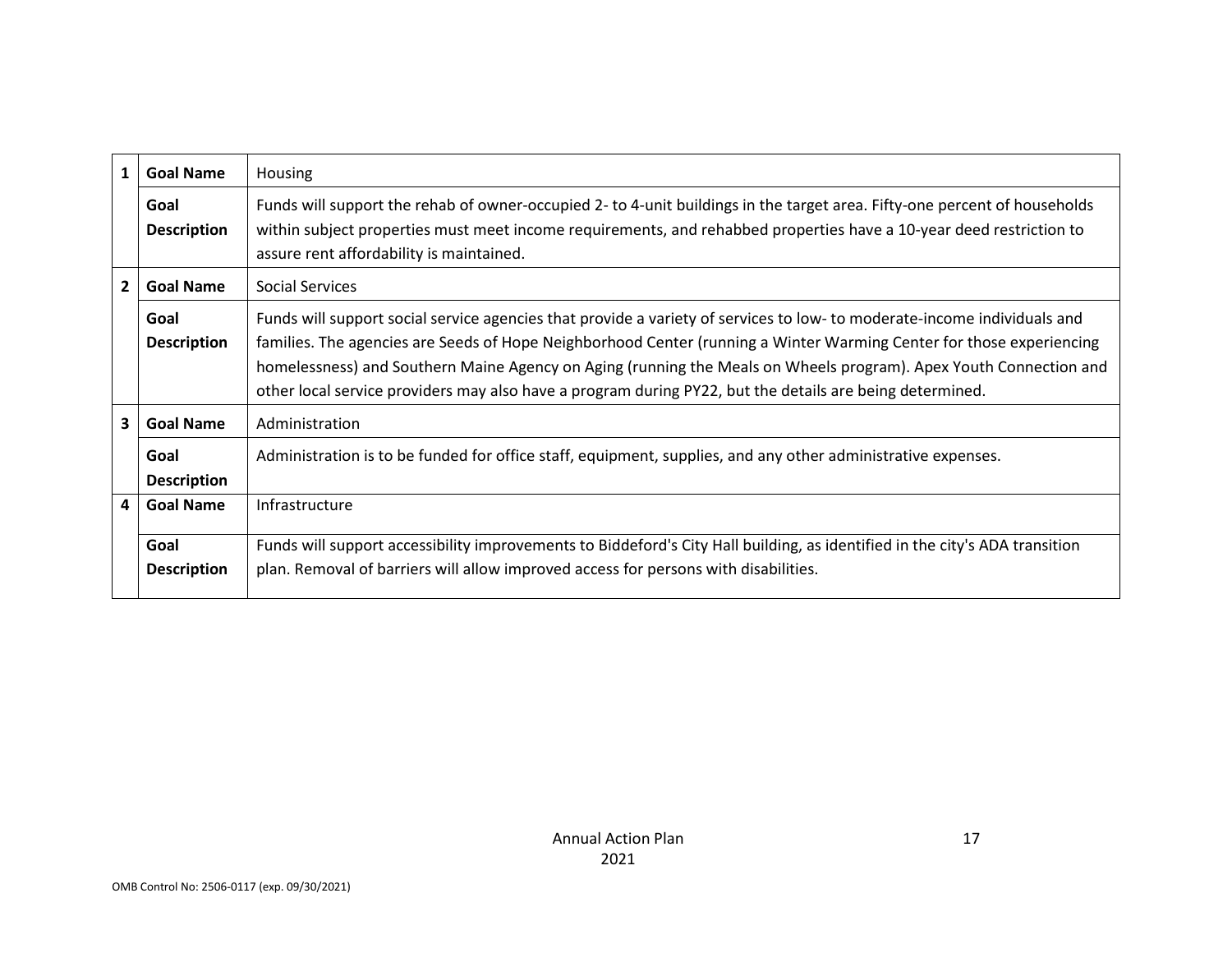# **Projects**

# **AP-35 Projects – 91.220(d)**

## **Introduction**

Programs supported will be the social services, housing rehabilitation, ADA improvements under public infrastructure, and administration.

## **Projects**

| # | <b>Project Name</b>           |
|---|-------------------------------|
| 1 | <b>Housing Rehabilitation</b> |
| 2 | <b>Public Services</b>        |
| 3 | Public Infrastructure         |
|   | Administration                |

**Table 6 - Project Information**

## **Describe the reasons for allocation priorities and any obstacles to addressing underserved needs**

The City continues to focus its efforts on target Census tracts, particularly through support of the Seeds of Hope Neighborhood Center and the rehabilitation of 2- to 4-unit structures to preserve safe, healthy, and affordable housing. Additional support is being provided to the Meals on Wheels program for seniors and persons with disabilities experiencing food insecurity and to ADA infrastructure improvements needed to remove barriers to accessibility. Other social service needs are being examined in order to allocate the remainder of the social service funds. These are priorities due to high rates of LMI households in these tracts and health and safety issues in housing. COVID has been an obstacle to in-person outreach, which is more effective in connecting with and helping those who need assistance. Housing costs are also rising, making it challenging to preserve affordability.

# **AP-38 Project Summary**

## **Project Summary Information**

On following pages: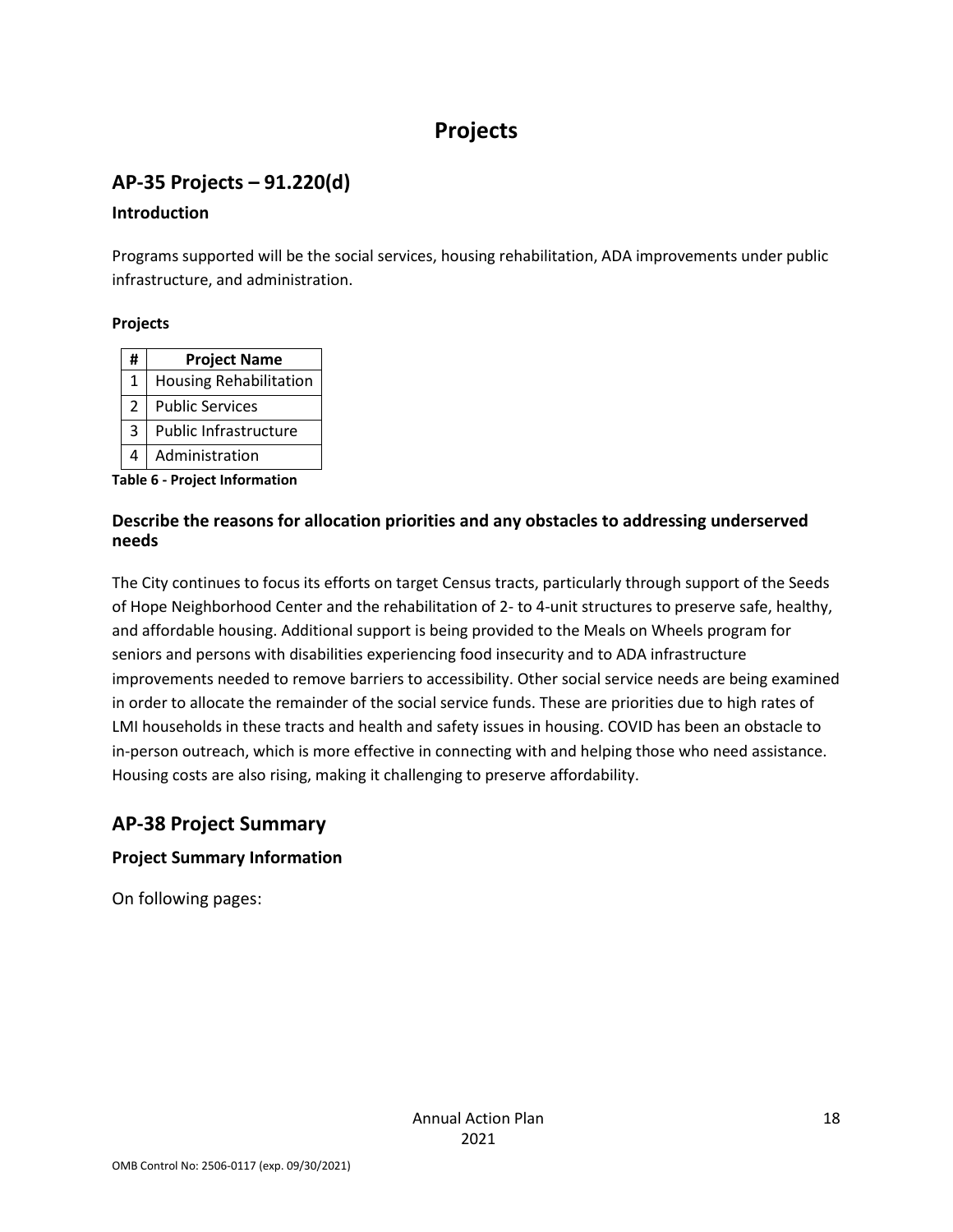| $\mathbf{1}$ | <b>Project Name</b>                                                                                     | <b>Housing Rehabilitation</b>                                                                                                                                                                                                                                                                                                                                                                                                                            |
|--------------|---------------------------------------------------------------------------------------------------------|----------------------------------------------------------------------------------------------------------------------------------------------------------------------------------------------------------------------------------------------------------------------------------------------------------------------------------------------------------------------------------------------------------------------------------------------------------|
|              | <b>Target Area</b>                                                                                      | Citywide                                                                                                                                                                                                                                                                                                                                                                                                                                                 |
|              | <b>Goals Supported</b>                                                                                  | Housing                                                                                                                                                                                                                                                                                                                                                                                                                                                  |
|              | <b>Needs Addressed</b>                                                                                  | Housing                                                                                                                                                                                                                                                                                                                                                                                                                                                  |
|              | <b>Funding</b>                                                                                          | CDBG: \$712,022 (estimate)                                                                                                                                                                                                                                                                                                                                                                                                                               |
|              | <b>Description</b>                                                                                      | Housing Rehabilitation will focus on 2- to 4-unit structures in eligible<br>Census tracts, with 51% of the units being affordable at 80% of median<br>income for 10 years. There will also be Delivery Costs associated with<br>this project. Exact dollars amounts for each of these will be determined<br>once the overall budget (including carryover funds from previous years)<br>is set.                                                           |
|              | <b>Target Date</b>                                                                                      | 6/30/2023                                                                                                                                                                                                                                                                                                                                                                                                                                                |
|              | <b>Estimate the number</b><br>and type of families<br>that will benefit from<br>the proposed activities | 15 housing units with at least 8 units occupied by households at or<br>below 80% AMI via a 10-year deed restriction                                                                                                                                                                                                                                                                                                                                      |
|              | <b>Location Description</b>                                                                             | CDBG designated census tracts of 252.01 and 252.02 as a first priority.<br>Citywide as a secondary geographic focus.                                                                                                                                                                                                                                                                                                                                     |
|              | <b>Planned Activities</b>                                                                               | Rehabilitation of units in accordance with CDBG rules, and associated<br>program delivery costs, following this priority list: 1. owner occupants<br>of 2- to 4-unit residential rental properties in eligible Census tracts 2.<br>nonprofit owners of 2- to 4-unit residential rental properties in eligible<br>Census tracts 3. owner occupants or nonprofit owners of 2- to 4-unit<br>residential rental properties outside of eligible Census tracts |
| $\mathbf{2}$ | <b>Project Name</b>                                                                                     | <b>Public Services</b>                                                                                                                                                                                                                                                                                                                                                                                                                                   |
|              | <b>Target Area</b>                                                                                      | Citywide                                                                                                                                                                                                                                                                                                                                                                                                                                                 |
|              | <b>Goals Supported</b>                                                                                  | <b>Social Services</b>                                                                                                                                                                                                                                                                                                                                                                                                                                   |
|              | <b>Needs Addressed</b>                                                                                  | <b>Social Services</b>                                                                                                                                                                                                                                                                                                                                                                                                                                   |
|              | <b>Funding</b>                                                                                          | CDBG: \$57,088                                                                                                                                                                                                                                                                                                                                                                                                                                           |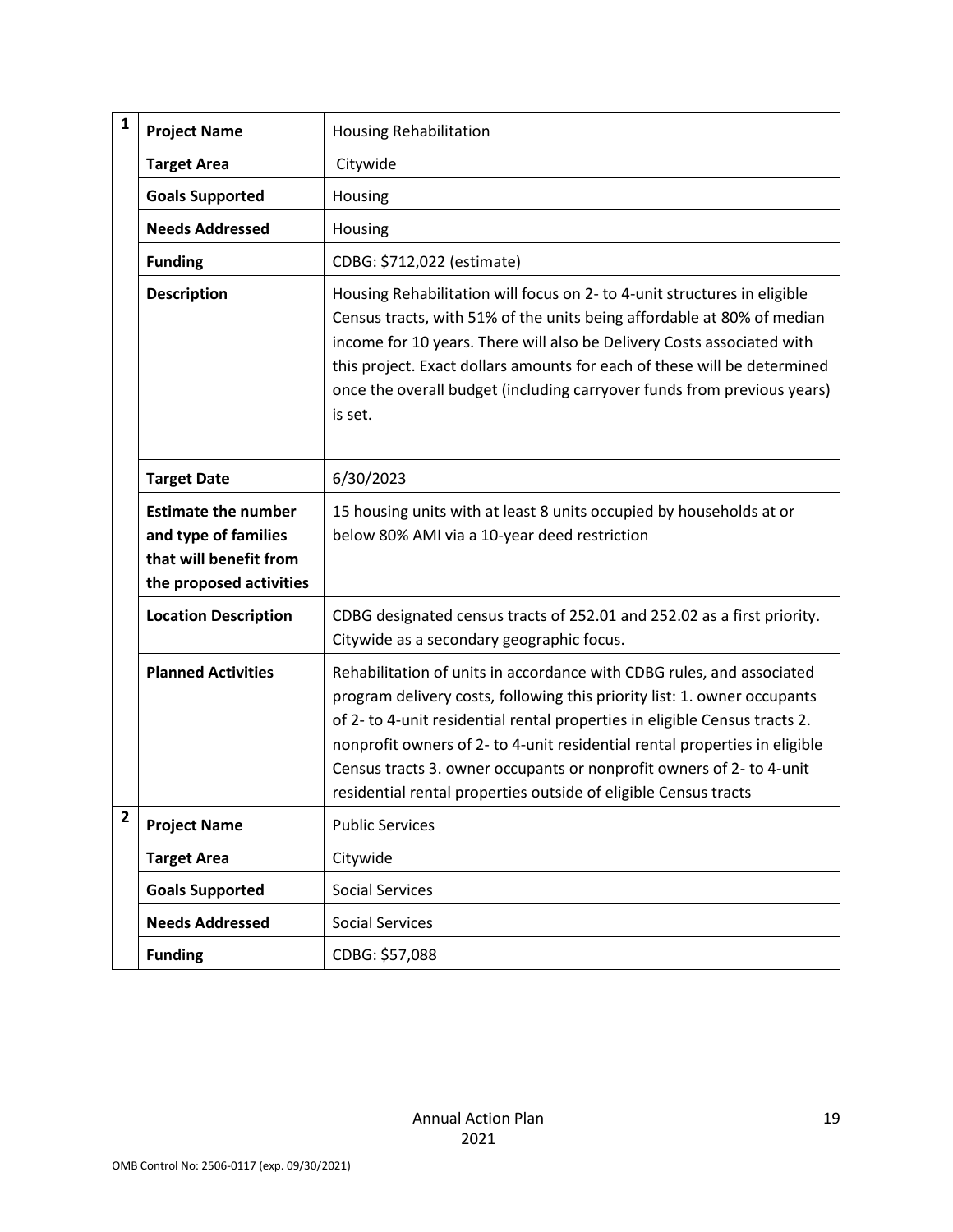|   | <b>Description</b>                             | Biddeford will support at least three Public Service agencies with the<br>maximum 15% of program funds (\$57,088). Seeds of Hope will run an<br>Overnight Warming Center during the winter months for people<br>experiencing homelessness, estimate of 15 people to be served<br>(\$23,400). Southern Maine Agency on Aging will operate its Meals on<br>Wheels program, providing meal delivery to 75 eligible seniors and<br>persons with disabilities (appx. \$13,000). Other programs are being<br>determined based on applications (total of appx. \$20,688). Apex Youth<br>Connection is currently funded through CDBG, so their program will be<br>incorporated if they choose to apply. Any remaining funds will go out<br>for an application process. |
|---|------------------------------------------------|----------------------------------------------------------------------------------------------------------------------------------------------------------------------------------------------------------------------------------------------------------------------------------------------------------------------------------------------------------------------------------------------------------------------------------------------------------------------------------------------------------------------------------------------------------------------------------------------------------------------------------------------------------------------------------------------------------------------------------------------------------------|
|   | <b>Target Date</b>                             | 6/30/2023                                                                                                                                                                                                                                                                                                                                                                                                                                                                                                                                                                                                                                                                                                                                                      |
|   | <b>Estimate the number</b>                     | Seeds of Hope - 15 people experiencing homelessness                                                                                                                                                                                                                                                                                                                                                                                                                                                                                                                                                                                                                                                                                                            |
|   | and type of families<br>that will benefit from | Meals on Wheels - 75 eligible seniors and persons with disabilities                                                                                                                                                                                                                                                                                                                                                                                                                                                                                                                                                                                                                                                                                            |
|   | the proposed activities                        | Apex - to be determined                                                                                                                                                                                                                                                                                                                                                                                                                                                                                                                                                                                                                                                                                                                                        |
|   | <b>Location Description</b>                    | Seeds of Hope operates at 35 South St. Meals on Wheels operates<br>citywide, with offices at 189 Alfred St. Apex Youth Connection is based<br>at 45 Granite St., with some activities out of the Hub at 46 Sullivan St.                                                                                                                                                                                                                                                                                                                                                                                                                                                                                                                                        |
|   | <b>Planned Activities</b>                      | Seeds of Hope - Overnight Warming Center during the winter months<br>for people experiencing homelessness                                                                                                                                                                                                                                                                                                                                                                                                                                                                                                                                                                                                                                                      |
|   |                                                | Southern Maine Agency on Aging - Meals on Wheels program,<br>providing meal delivery to eligible seniors and persons with disabilities                                                                                                                                                                                                                                                                                                                                                                                                                                                                                                                                                                                                                         |
|   |                                                | Apex Youth Connection - to be determined                                                                                                                                                                                                                                                                                                                                                                                                                                                                                                                                                                                                                                                                                                                       |
| 3 | <b>Project Name</b>                            | Public Infrastructure                                                                                                                                                                                                                                                                                                                                                                                                                                                                                                                                                                                                                                                                                                                                          |
|   | <b>Target Area</b>                             | Citywide                                                                                                                                                                                                                                                                                                                                                                                                                                                                                                                                                                                                                                                                                                                                                       |
|   | <b>Goals Supported</b>                         | Public Infrastructure                                                                                                                                                                                                                                                                                                                                                                                                                                                                                                                                                                                                                                                                                                                                          |
|   | <b>Needs Addressed</b>                         | <b>Public Infrastructure</b>                                                                                                                                                                                                                                                                                                                                                                                                                                                                                                                                                                                                                                                                                                                                   |
|   | <b>Funding</b>                                 | CDBG: \$200,000                                                                                                                                                                                                                                                                                                                                                                                                                                                                                                                                                                                                                                                                                                                                                |
|   | <b>Description</b>                             | The city will make ADA accessibility improvements at City Hall, as<br>identified in the ADA Self-Evaluation and Transition Plan.                                                                                                                                                                                                                                                                                                                                                                                                                                                                                                                                                                                                                               |
|   | <b>Target Date</b>                             | 6/30/2023                                                                                                                                                                                                                                                                                                                                                                                                                                                                                                                                                                                                                                                                                                                                                      |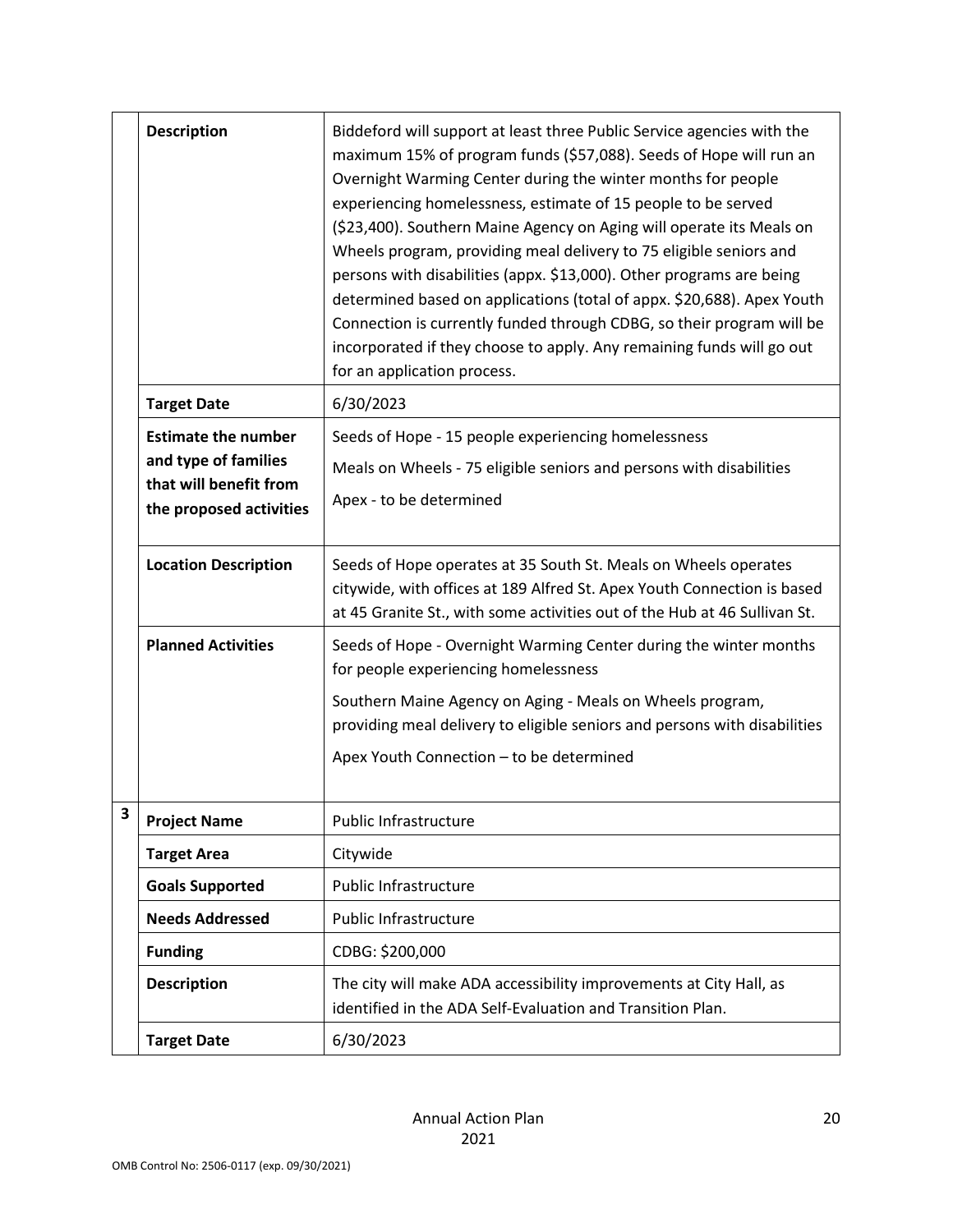|   | <b>Estimate the number</b><br>and type of families<br>that will benefit from<br>the proposed activities | These improvements will benefit persons with disabilities citywide, a<br>population of 4,597 people.                                                                                                                                                                                             |
|---|---------------------------------------------------------------------------------------------------------|--------------------------------------------------------------------------------------------------------------------------------------------------------------------------------------------------------------------------------------------------------------------------------------------------|
|   | <b>Location Description</b>                                                                             | City Hall, 205 Main Street; other city-owned facilities if applicable                                                                                                                                                                                                                            |
|   | <b>Planned Activities</b>                                                                               | Installation of ADA signage and accessibility improvements to<br>bathrooms, service counters, offices/assembly areas, and stairs; other<br>improvements as prioritized throughout the year to City Hall exterior,<br>other facilities, parks, sidewalks, intersections, curb ramps, or bus stops |
| 4 | <b>Project Name</b>                                                                                     | Administration                                                                                                                                                                                                                                                                                   |
|   | <b>Target Area</b>                                                                                      | Citywide                                                                                                                                                                                                                                                                                         |
|   | <b>Goals Supported</b>                                                                                  | Administration                                                                                                                                                                                                                                                                                   |
|   | <b>Needs Addressed</b>                                                                                  | Administration                                                                                                                                                                                                                                                                                   |
|   | <b>Funding</b>                                                                                          | CDBG: \$76,118                                                                                                                                                                                                                                                                                   |
|   | <b>Description</b>                                                                                      | Administer the CDBG program                                                                                                                                                                                                                                                                      |
|   | <b>Target Date</b>                                                                                      | 6/30/2023                                                                                                                                                                                                                                                                                        |
|   | <b>Estimate the number</b><br>and type of families<br>that will benefit from<br>the proposed activities | N/A                                                                                                                                                                                                                                                                                              |
|   | <b>Location Description</b>                                                                             | City-based                                                                                                                                                                                                                                                                                       |
|   | <b>Planned Activities</b>                                                                               | Provide administrative oversight and support administrative costs of<br>the CDBG program.                                                                                                                                                                                                        |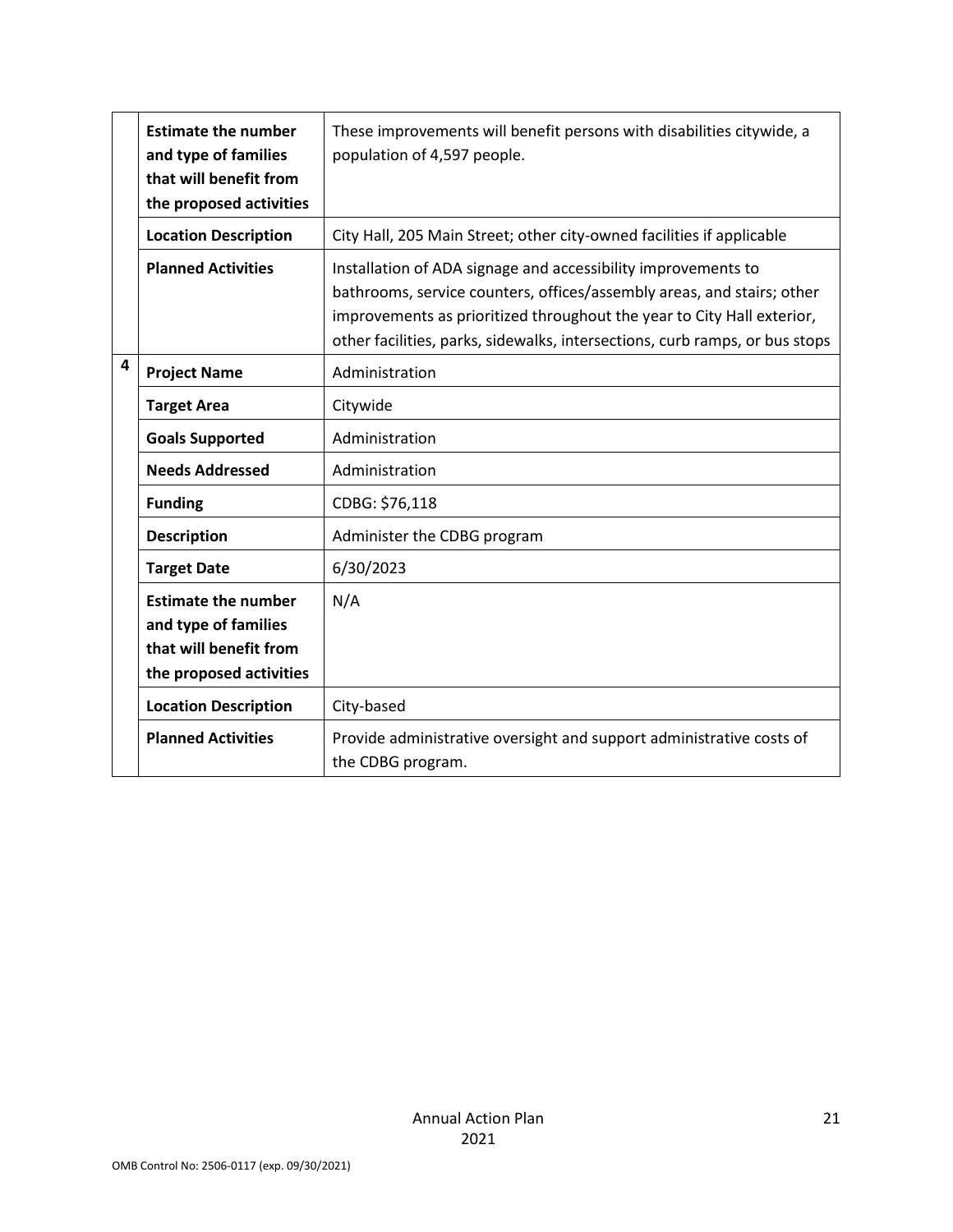# **AP-50 Geographic Distribution – 91.220(f)**

## **Description of the geographic areas of the entitlement (including areas of low-income and minority concentration) where assistance will be directed**

For both owner-occupied and nonprofit-owned 2- to 4-unit residential buildings, assistance is directed within the CDBG eligible census tracts as the first priority (with greater than 51% LMI), with rehabilitation permitted outside of these tracts as a second priority. Social Service assistance is directed within the CDBG eligible census tracts (with greater than 51% LMI), except for the Meals on Wheels program, which is citywide.

## **Geographic Distribution**

|          | Target Area   Percentage of Funds |
|----------|-----------------------------------|
| CITYWIDE |                                   |

**Table 7 - Geographic Distribution** 

## **Rationale for the priorities for allocating investments geographically**

The 2- to 4-unit rehabilitation program is available citywide, but the priority is still on the CDBG-eligible Census tracts. Social service programs, except for Meals on Wheels, are focused on CDBG-eligible tracts, with the highest rates of low- and moderate-income (LMI) households. The housing rehabilitation program represents targeted investments that preserve affordable housing, improve the quality of the home, and increase base value, leading to private neighborhood re-investment. While the benefit of the ADA improvements program is citywide, focus will be on City Hall, which is located in one of the CDBGeligible Census tracts.

## **Discussion**

The CDBG program has refined its goals and objectives to provide direct investment into CDBG eligible tracts to meet the needs of LMI households and address issues associated with increasing homelessness and other economic related issues.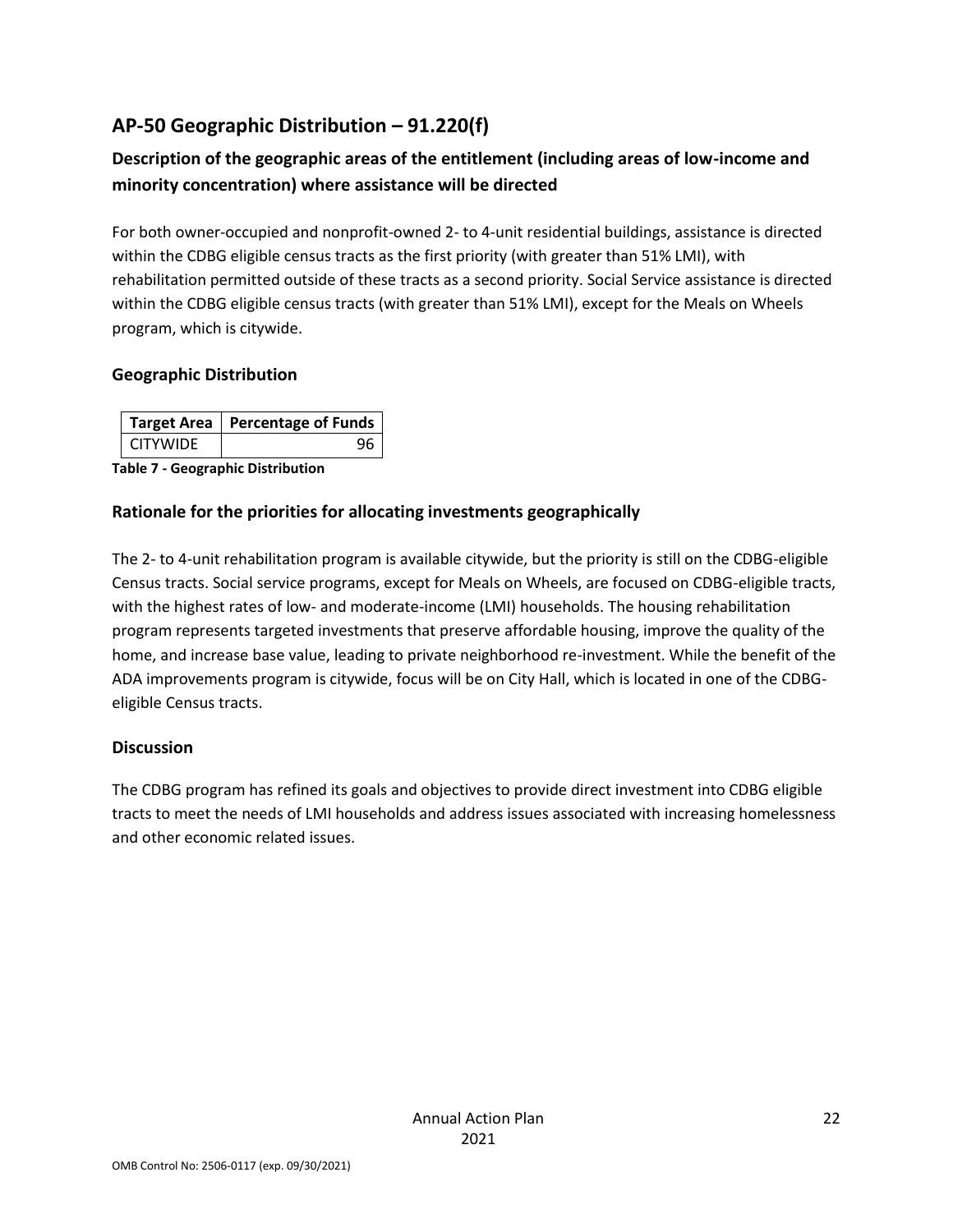# **Affordable Housing**

# **AP-55 Affordable Housing – 91.220(g)**

#### **Introduction**

The City will serve 15 units of rehabilitated housing.

| One Year Goals for the Number of Households to be Supported                |    |  |
|----------------------------------------------------------------------------|----|--|
| <b>Homeless</b>                                                            |    |  |
| Non-Homeless                                                               | 15 |  |
| Special-Needs                                                              |    |  |
| Total                                                                      | 15 |  |
| 'akia 0 - Ona Vaan Caala fan Affandakia Harreina kriftrinaant Damilianaant |    |  |

**Table 8 - One Year Goals for Affordable Housing by Support Requirement**

|                                                                 | One Year Goals for the Number of Households Supported Through |    |
|-----------------------------------------------------------------|---------------------------------------------------------------|----|
|                                                                 | <b>Rental Assistance</b>                                      |    |
|                                                                 | The Production of New Units                                   |    |
|                                                                 | <b>Rehab of Existing Units</b>                                | 15 |
|                                                                 | <b>Acquisition of Existing Units</b>                          |    |
|                                                                 | Total                                                         | 15 |
| Table 9 - One Year Goals for Affordable Housing by Support Type |                                                               |    |

**Discussion**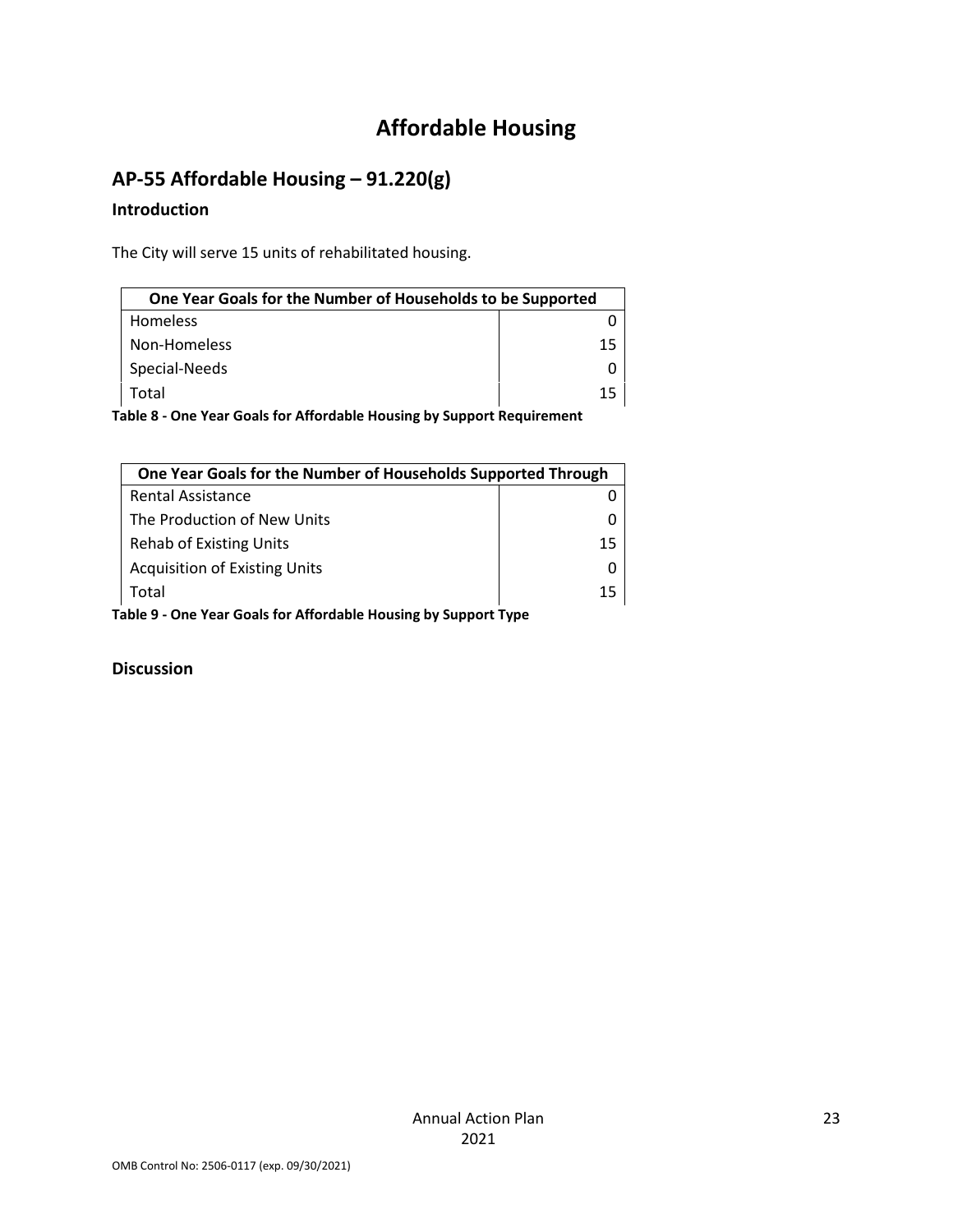# **AP-60 Public Housing** *–* **91.220(h)**

## **Introduction**

Biddeford has continued to strengthen its Citizens' Advisory Committee (CAC), including expanding the goals of the committee to more proactively address housing issues in the community. The group and its staff liaison (Community Development Coordinator) will collaborate with public housing advocates to address the ongoing need to create viable affordable housing opportunities. Efforts include addressing housing conditions through the Healthy Homes initiative, the abatement of unsafe lead within housing structures, various legislative decisions (at state and local level) regarding affordable housing requirements, and staying informed on housing developments in the community in order to advocate for affordability. This focus will also re-engage the Biddeford Housing Authority in the development and delivery of housing programs in the City.

## **Actions planned during the next year to address the needs to public housing**

Planning efforts will continue in surveying and addressing the needs of individuals in public housing. The city's Community Development Coordinator, with assistance from the CAC, will work to increase presence in neighborhoods and gather information on community needs. The Healthy Home Initiative will improve the quality of housing, leading to an improvement in the quality of life for individuals and families. As eligible units are identified, Biddeford will continue in its efforts to inform owners of ways to assist in providing housing opportunities for potential voucher holders.

The City's ongoing collaboration with the Biddeford Housing Authority (BHA) will identify further opportunities to forge forward in providing quality affordable housing for the residents of Biddeford. As of June 2022, BHA has 180 vouchers under lease (represents all properties managed by BHA, which includes Biddeford and other communities), and overall, there are 275 portable vouchers administered. Both BHA and the City know that those are inadequate to serve those in need, but there is also a significant waiting list for voucher-holders to be placed in housing. Biddeford Housing Authority's Section 8 waiting list is five years long.

In addition to the rehabilitation program, the City and BHA will continue to look for ways to preserve affordability, including housing projects with funding such as LIHTC, AHP, and Maine Housing. There is also a new affordable housing TIF program that the City expects to use to develop a fund that supports affordable housing projects and other related goals. One specific project that will be developed during the program year is a 33-unit building on Adams Street, located near CDBG subrecipient Seeds of Hope. The project will use LIHTC, AHP, and municipal TIF funds.

The State of Maine introduced a Rural Affordable Rental Housing Program, which is meant to spur development of medium-sized affordable housing structures. The City will work with partners to utilize this program.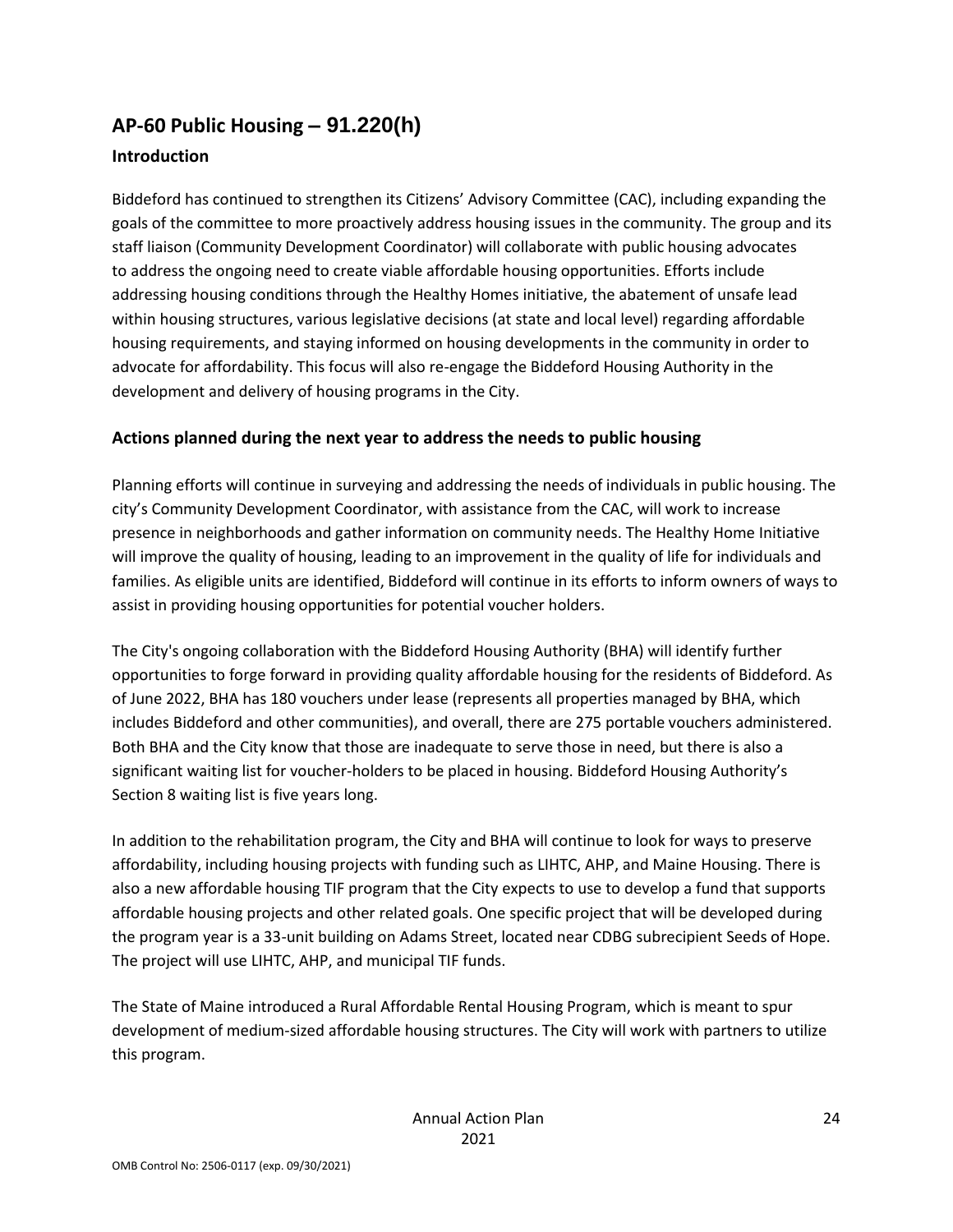## **Actions to encourage public housing residents to become more involved in management and participate in homeownership**

The CAC holds public forums/meetings to encourage and engage the residents, stakeholders, social service agencies, and public housing entities to take an active part in its neighborhood planning process. All ideas and recommendations are provided to the community as part of the opportunities in expanding the availability of rental and working towards homeownership opportunities. The pandemic highlighted the critical need to offer viable housing options.

## **If the PHA is designated as troubled, describe the manner in which financial assistance will be provided or other assistance**

In this year, the City will work with the BHA to reach out and identify designated, privately held properties that may be stressed. The local housing authority has no distressed properties within their current inventory and is not designated as 'troubled.' Maine Housing lists none in its inventory.

## **Discussion**

We will develop a better understanding of public housing inventory and continue to review all projects that have three or more code infractions. Additionally, through the coordinated efforts under the Healthy Homes initiative, potential voucher properties and owners may access funding to increase the quality of their affordable housing.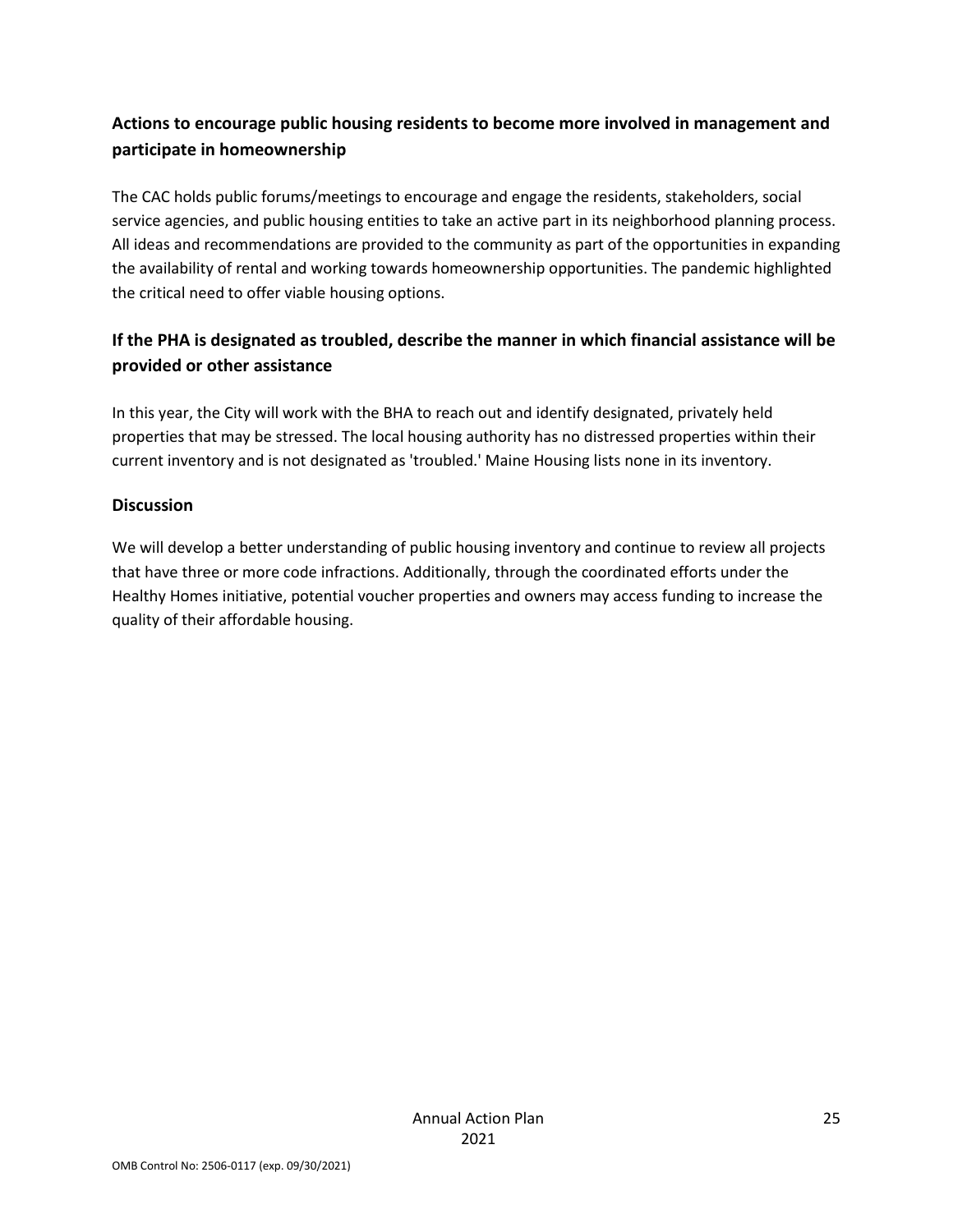# **AP-65 Homeless and Other Special Needs Activities – 91.220(i)**

#### **Introduction**

Through partnership with our social service agencies, Biddeford is actively addressing the basic needs of community members experiencing homelessness. Specifically, Seeds of Hope is receiving funding to provide a Winter Warming Center when evening temperatures are below 20 degrees or there are extreme weather conditions. In addition to this program, they provide services during the day and serve as an important link to community members experiencing housing insecurity or homelessness. The police department is also connected to this population through its Community Engagement Specialist, who connects vulnerable community members to services, and through its Substance Use Outreach Liaison.

The Meals on Wheels program will assist 75 senior households who have no access to food.

## **Describe the jurisdictions one-year goals and actions for reducing and ending homelessness including:**

## **Reaching out to homeless persons (especially unsheltered persons) and assessing their individual needs**

During PY22, the city will reach out to homeless persons through existing networks, particularly Seeds of Hope, and will assist with the Point in Time unsheltered count. Seeds of Hope conducts a survey of its clients each fall. The city has input on the questions asked, and receives the results when the survey period is complete. The Police Department also has direct outreach to and assessment of homeless persons and the CDBG Coordinator receives regular updates on this outreach and assessment.

Biddeford, like other localities, has endured the continued impact of the pandemic. Homelessness has been exacerbated due to job loss and a dramatic increase in housing costs, and housing, health, and food needs have increased. Most outreach to those experiencing homelessness was through Seeds of Hope and the Police Department. The City's primary form of assistance is through the General Assistance office.

Seeds of Hope, the City General Assistance office, Biddeford Police, and Southern Maine Health Care remain the front-line responders for community outreach. Each of these is linked to a group of partner social service agencies to work with individuals in need, provide initial intake, and provide assistance to get them off the street, fed, and cared for through service provision. The intake varies based on the need and intensity of issues.

Seeds of Hope is a trusted community hub, and connects clients to social service agencies providing health and mental health services. They gather basic information on a regular basis, as well as more detailed information as requested, both of which help demonstrate the full scope of needs. The Police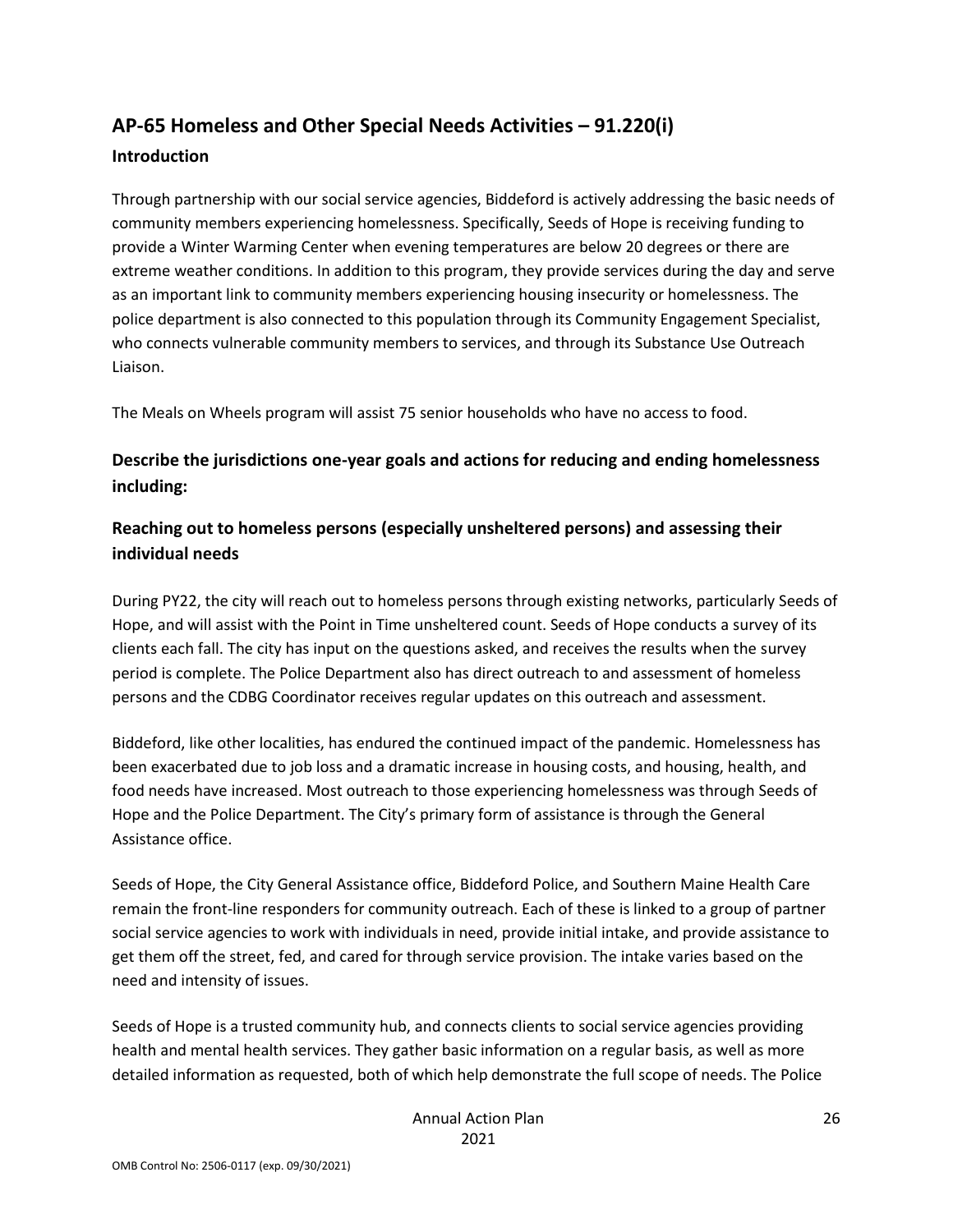Department, through its unique system of outreach through on-staff social workers can provide further individual intake, directing individuals to appropriate area agencies. Those in significant health need or with substance use issues can be entered into the SMHC Partial Hospitalization Program. Other chief partners in this triage include the Substance Use Outreach Liaison with the Biddeford PD, York County Community Action, Spurwink, Nasson Health Center (free clinic), SARSSM (sexual assault response), and Caring Unlimited (domestic violence shelter). Each of the agencies, in turn, has the ability to provide housing, or links to those in the supportive housing community, and appropriate case management services.

Police have noted that the full emergency shelter in Alfred has been full for some time and is not expected to meet demand, so the local Warming Center option is an important resource. With information gathered from three winters of running the Warming Center, Seeds and the City are examining successes and challenges of the program, and discussing ways to improve the assistance provided.

The City is part of various groups addressing homelessness on a regional and statewide scale, including the new Homeless Response Hub established by Maine Housing and supported by Built for Zero, a national organization that helps groups measurably end homelessness.

With available housing at a premium (at all levels), Seeds does provide clothing, tents, and products to assist, where necessary, in outdoor survival. With appropriate housing subsidy through vouchers and the City's General Assistance office (and in PY21 through the Rental Relief Program offered by York County Community Action), individuals during the winter period are connected to local hotels in the area for rooms available in the off-season. The establishment of the Winter Warming Center was in direct response to community needs.

## **Addressing the emergency shelter and transitional housing needs of homeless persons**

The city will continue to support the winter warming center run by Seeds of Hope, while exploring options to improve shelter for those experiencing homelessness. The Homeless Task Force, as well as smaller subcommittees, discuss shelter and transitional housing needs. The city and its partners believe in a housing first model and over PY22 will continue to discuss how to combine resources to build supportive housing.

This will be the fourth full year of the evening shelter program, with support from both CDBG funds and directly from the City. Biddeford Housing Authority completed a 5-unit transitional home in early 2021, with one 1-bedroom unit, two 2-bedroom units, and two 3-bedroom units. All units are fully occupied. Residents receive direct services through this housing and can remain in the unit for up to two years, at which time, they will receive a certificate or voucher for permanent housing. A for-profit SRO (single room occupancy) building in the downtown, the Thacher, continues to be at full capacity. The City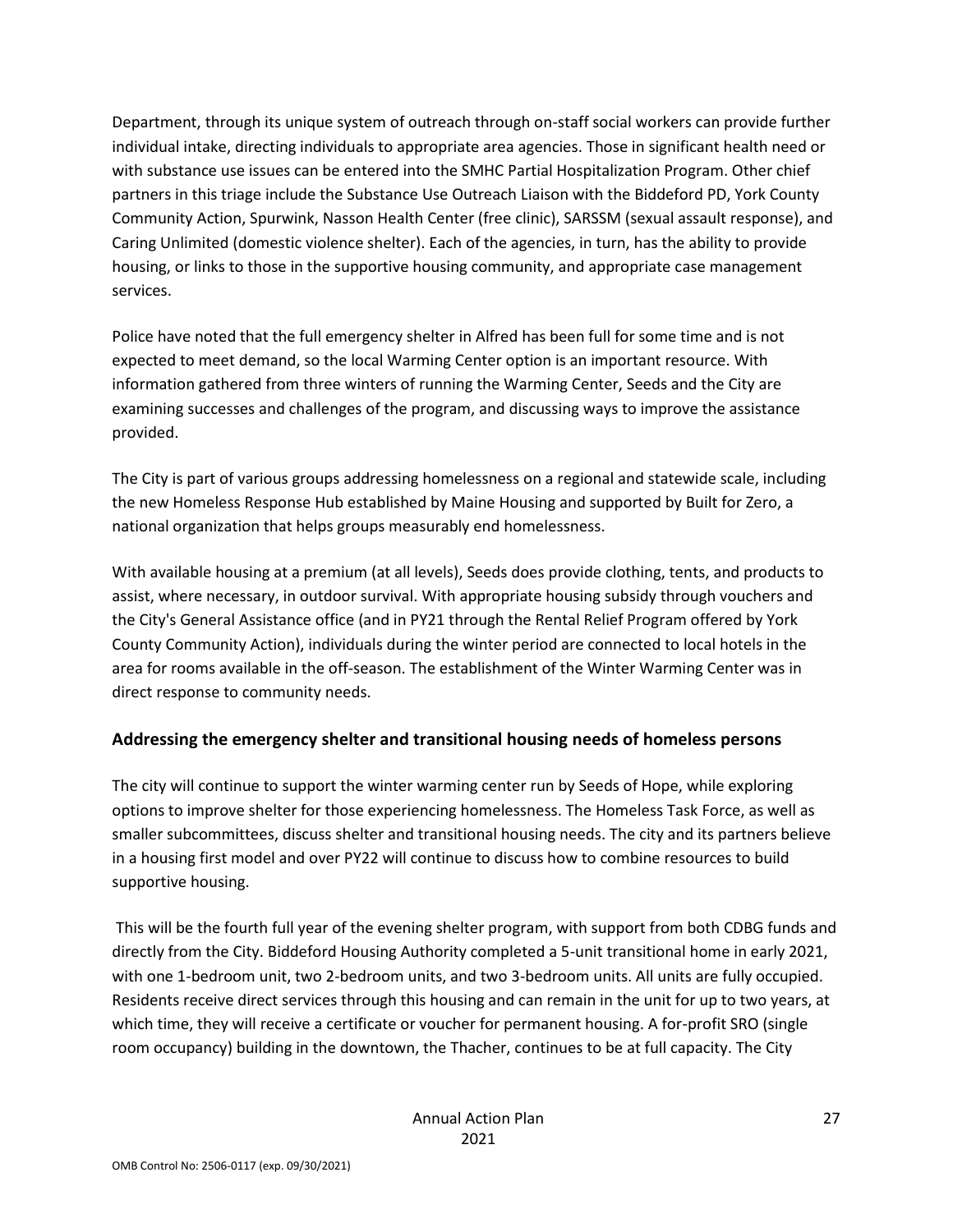assists rental of those units to some individuals through General Assistance.

The City continues to explore transitional and supportive housing options. We will identify individuals through requests to General Assistance, the Police Department, and Seeds of Hope. Working with these partners, we will identify homeless individuals or families for supportive/transitional housing options and identify housing availability. We expect demand (15+ chronically homeless individuals) to exceed supply and will work to develop additional units in the coming years. The City is aware of the number of subsidized units, but not how many units are specifically transitional housing.

**Helping homeless persons (especially chronically homeless individuals and families, families with children, veterans and their families, and unaccompanied youth) make the transition to permanent housing and independent living, including shortening the period of time that individuals and families experience homelessness, facilitating access for homeless individuals and families to affordable housing units, and preventing individuals and families who were recently homeless from becoming homeless again**

The city and its partners believe in a housing first model and over PY22 will continue to discuss how to combine resources to build more supportive housing, where direct service is provided to those transitioning out of homelessness, so they can remain housed.

The creation of quality sustainable housing is one way to permanently address the homeless issue. Many factors combine to create a housing shortage, particularly for those experiencing homelessness, but also for residents at many income levels (both LMI and non-LMI). Outside of CDBG funds, the City is working with developers to create additional market rate housing units, with some units potentially reserved for various uses, including for median income renters and seniors, as well as units using lowincome tax credits. The City supports tax credit projects with residential TIF credit enhancements, and legislation was passed that allows TIF funds to create an affordable housing fund. Through these efforts, more housing options within Biddeford's inventory will increase the supply of housing. In addition to these goals, the City has also set an annual goal of 90 units of affordable housing being preserved or created every year over the next five years. Strategies to reach these goals are being developed, and will vary depending on the developments in process in a given year.

Supportive and transitional housing are specific needs of the chronically homeless. The City will coordinate the efforts of Seeds of Hope and the Police Department intake workers to identify the housing and social needs of each person coming through the program. These partners help identify the appropriate supportive services needed to avoid repeat homelessness or incarceration. We work with other area providers (Caring Unlimited, Sexual Assault Response Services) to identify persons in the shelter (or local hospital) or identified through police calls that are in need of services and housing. Seeds of Hope will continue to convene these partners on a regular basis to further coordinate the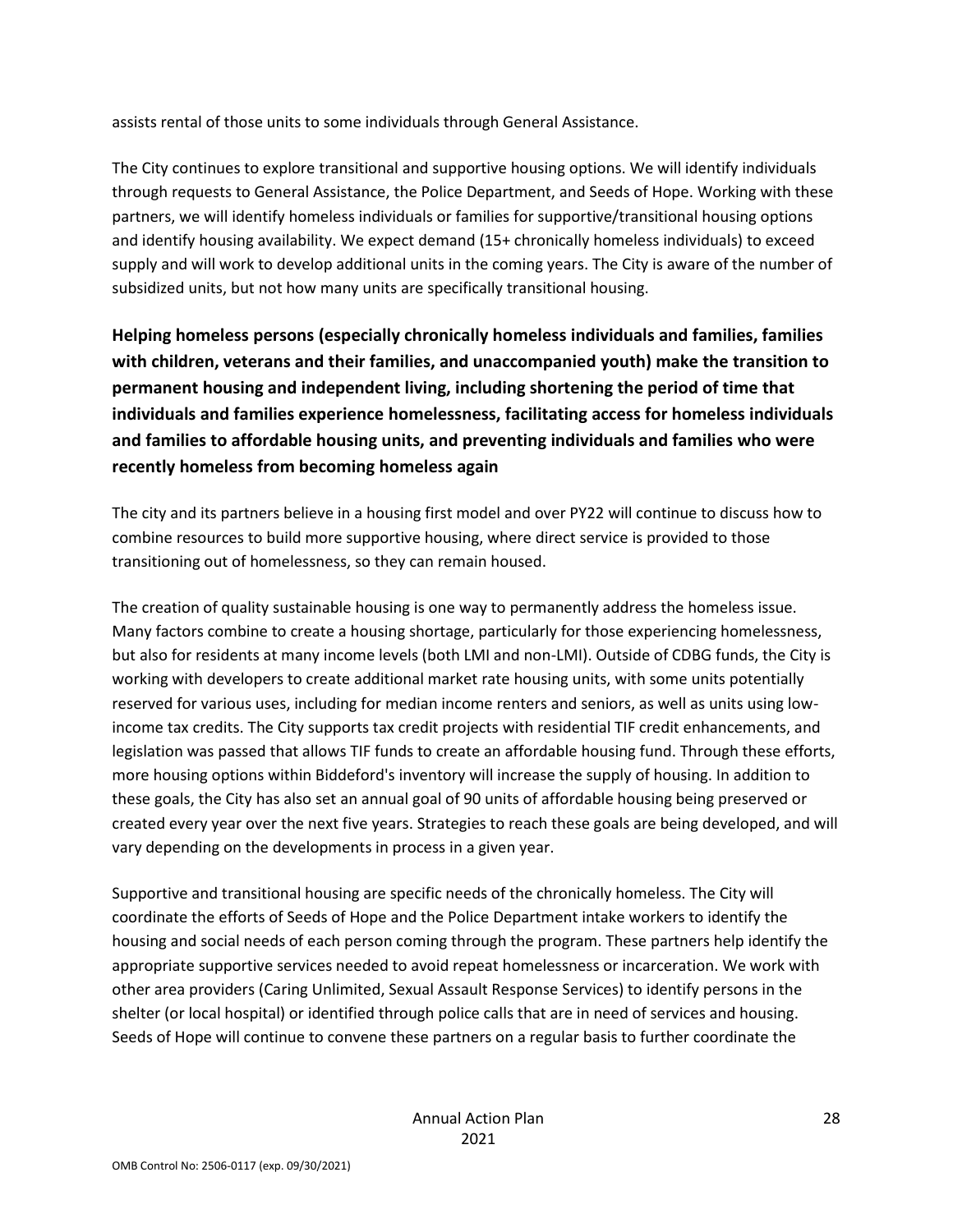provision of services and expanded housing availability.

Alternative Pathways continues to grow in the center of our neighborhoods and serves high school aged youth with an alternative education program. Those students are often identified by the School Department as possible "couch surfers," and Alternative Pathways provides them with a safe place for education and stability.

**Helping low-income individuals and families avoid becoming homeless, especially extremely low-income individuals and families and those who are: being discharged from publicly funded institutions and systems of care (such as health care facilities, mental health facilities, foster care and other youth facilities, and corrections programs and institutions); or, receiving assistance from public or private agencies that address housing, health, social services, employment, education, or youth needs.**

During PY22, the city will work with its partners to more efficiently respond to low-income families at risk of homelessness. The Police Department and social service agencies are already very effective at this work, but we want to ensure that they are supported in this work and that we can address issues as they arise. We have regular meetings with all relevant parties to hear updates and communicate via email on a regular basis to solve issues as they arise.

Seeds of Hope is the convener for discussion on prevention of homelessness, homeless assistance when it happens, and transitional supportive housing development. Within this planning group, strategies are broken into three areas: client intake, assessment, and guidance; coordination with direct social service assistance by the appropriate social service partner when appropriate; and in the development of an increased supply of supportive housing. Seeds works closely with the Police Department and Southern Maine Health Care to identify those with the most critical needs and enroll them in the partial hospitalization program.

Biddeford Ready, a collaborative effort that provides support for children aged birth to five to prepare them for school and life, is developing ways to support LMI children and their parents. The focus on a child's earliest years, and particularly on Adverse Childhood Experiences (ACEs), helps set these children and their families up for success.

Biddeford's social service agencies utilize coordinated intake and case management to assist individuals recently discharged from public institutions, providing help and shelter as immediately as possible. As noted above, the lead in many cases is the social work team from the Police Department, with school social workers, police resource officers, and teachers also providing substantial input and the potential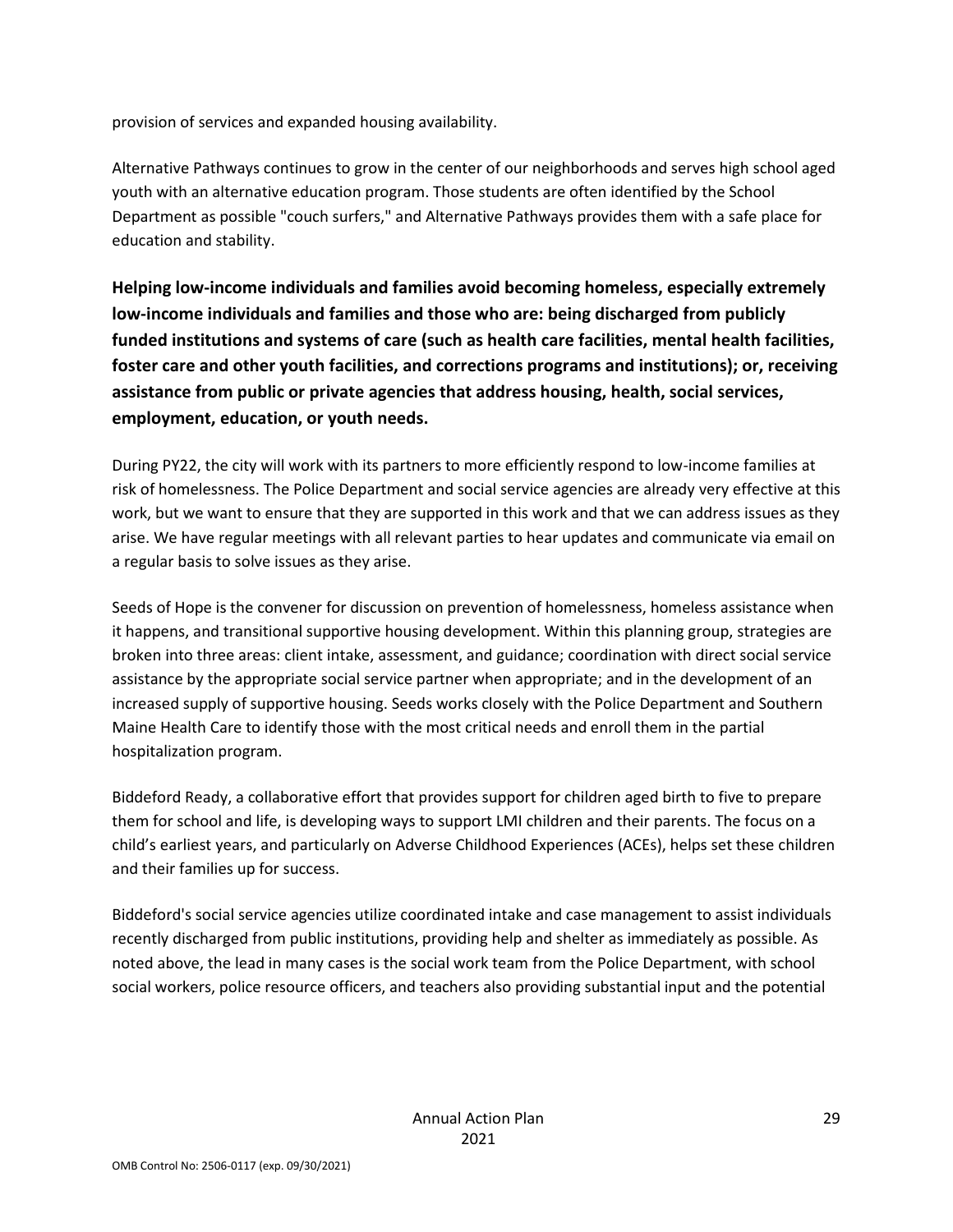for intervention.

#### **Discussion**

The Biddeford housing market has become increasingly difficult to navigate for residents at most income levels, which is why housing affordability is a top priority of City Council and staff. Within that priority, there are goals to address homeless issues and preserve affordable units. Using our existing network, particularly the Homeless Task Force, city staff will continue to connect with and support our most vulnerable community members, and facilitate discussion around housing needs.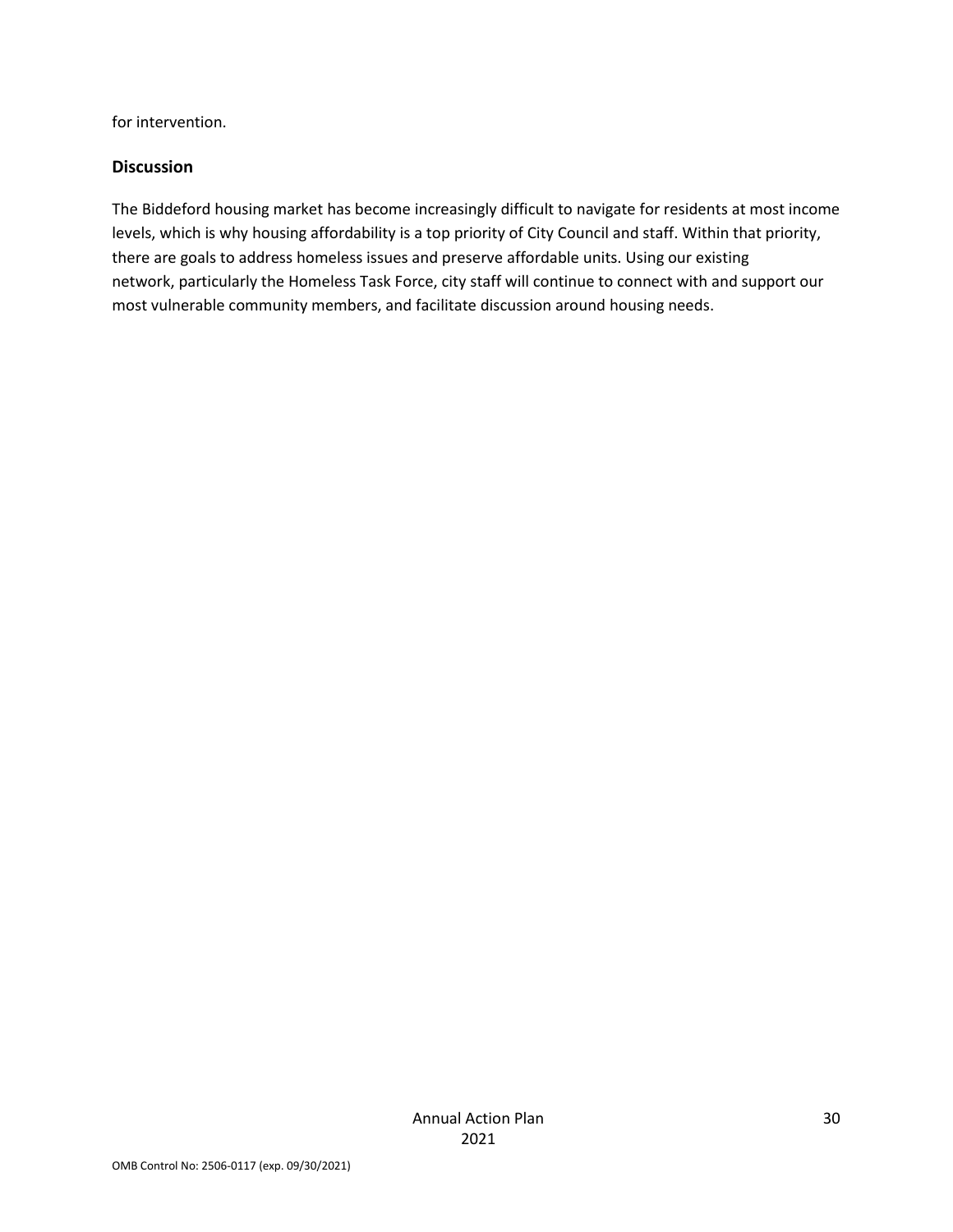# **AP-75 Barriers to affordable housing – 91.220(j)**

## **Introduction:**

City Council has continued its commitment to affordable housing with its yearly Housing Goals, with a goal to preserve affordability while also improving the quality and livability of our neighborhoods. The mayor established an Affordable Housing Task Force that is examining specific needs. The owner occupied 2- to 4-unit rehab and lead paint remediation programs, along with other non-CDBG programs, were formed to address these goals.

## **Actions it planned to remove or ameliorate the negative effects of public policies that serve as barriers to affordable housing such as land use controls, tax policies affecting land, zoning ordinances, building codes, fees and charges, growth limitations, and policies affecting the return on residential investment**

Implementation of the City Council's housing goals has continued over the last program year, and will continue into PY22. The City is actively implementing the density bonus program, which grants additional density based on square footage of building, in return for requiring that 30% of the new units created are at fair market rents (equivalent to 80% of AMI). Additional zoning barriers will be addressed at the end of the Comprehensive Planning process. The Office of Planning and Development will begin to rewrite the zoning ordinance after the Comprehensive Plan is complete.

The Comprehensive Plan will be completed during the 2022 program year, and part of that planning process has been gathering data and public opinions on housing. Survey data has confirmed the community's interest in affordable housing and will be used to further educate the public on housing options and hear their thoughts and concerns.

## **Discussion:**

The City continues to pursue a series of housing policies that combine flexibility in the permission of higher density with continued inspections of existing structures. The City's access to Lead Paint funding, Maine Housing funding, and commitment of CDBG to owner occupied or nonprofit owned 2- to 4 unit structures is intended to reduce the effects of low-quality housing in the highest LMI neighborhoods.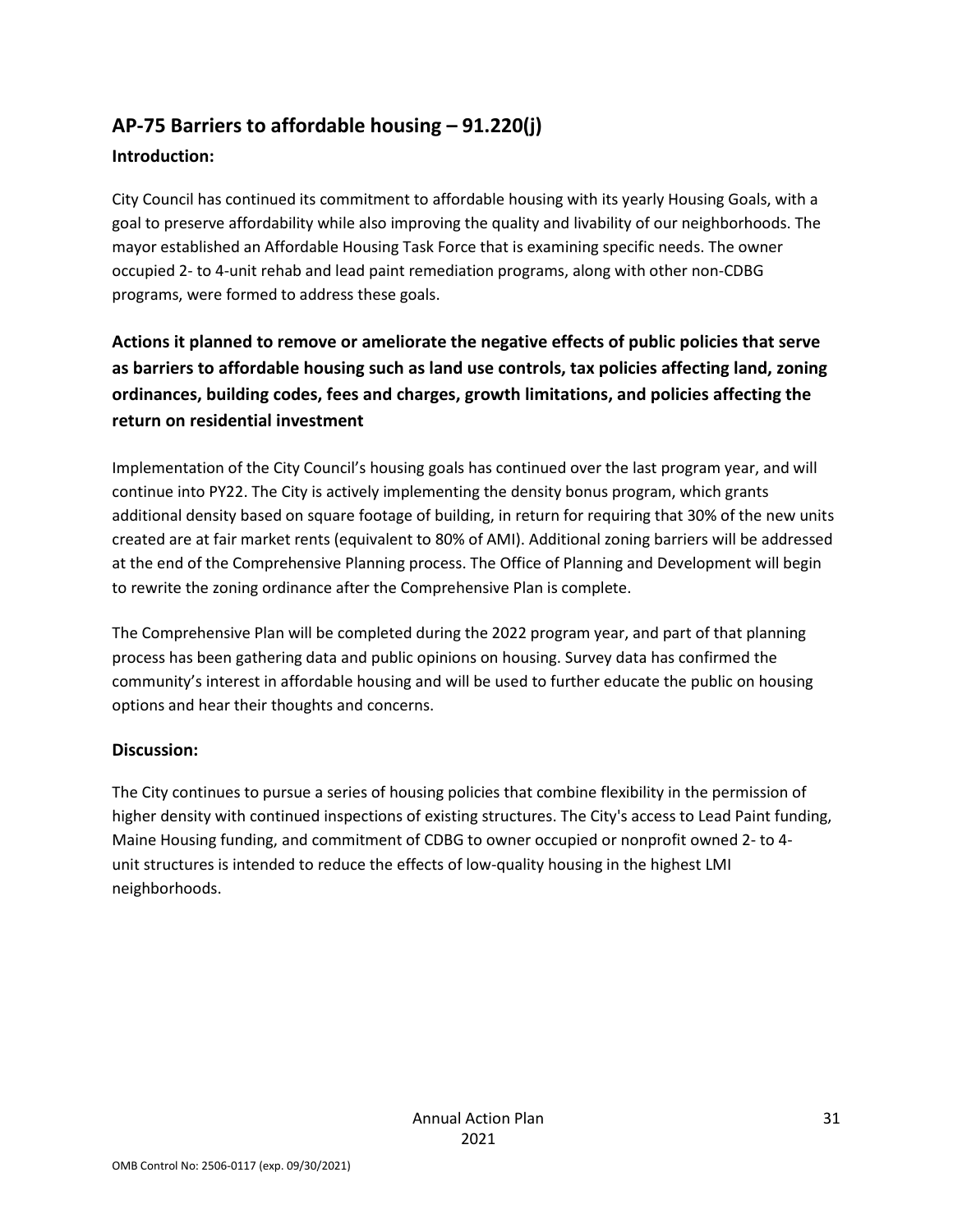## **AP-85 Other Actions – 91.220(k)**

#### **Introduction:**

Ongoing economic challenges and continued market changes will require the CAC, in combination with network partners, to monitor the state of homelessness while forging ahead with housing quality improvements. Issues stemming from the pandemic such as homelessness, day care closures, and the lack of food within the community will be monitored and addressed.

It is critical that the residents of Biddeford have a measure of quality of life by having the most basic of resources and provisions. Ongoing public meetings and forums will keep Biddeford informed about opportunities to make a meaningful impact for the community.

#### **Actions planned to address obstacles to meeting underserved needs**

Seeds of Hope, the primary agency for assisting people experiencing homelessness, will keep the city informed about the current issues and the actions that may need to be further taken. Biddeford Ready and Apex will assist us with the needs of young and/or refugee families, as well as all residents within the Census tract where their Hub is located. Alternative Pathways, with its tie to the school department, will assist us in identifying and serving homeless youth.

The primary obstacle is housing at the lowest income levels. Demand for housing is increasing housing costs at a rate that did not exist at the beginning of this five-year strategy. City Council and staff worked together to establish specific housing goals and will pursue projects to meet those goals. These housing goals are provided as an attachment in AP-26. Those opportunities, in conjunction with our partners, will include the further development of supportive housing as well as rentals for low- and moderate-income residents.

## **Actions planned to foster and maintain affordable housing**

The average age of Biddeford housing stock is significantly older than county and state averages. There are many challenges present because of this, particularly the presence of lead, as many houses are pre-1978. The Healthy Homes initiative has given Biddeford the resources to be able to address this issue. Rental housing is being targeted in order to properly abate or mitigate the lead within the home and to provide housing rehabilitation to correct other deficiencies. This program will create quality affordable rental housing for LMI families and individuals.

Biddeford's business community continues to grow rapidly, despite the pandemic. Employment opportunities will be examined in order to address community challenges from all perspectives, for example: ensuring median income levels can support median housing costs, that residents have the qualifications needed for jobs that pay enough to afford housing, that affordable housing opportunities are provided to those with jobs that have lower pay rates, and so on. As this information is gathered,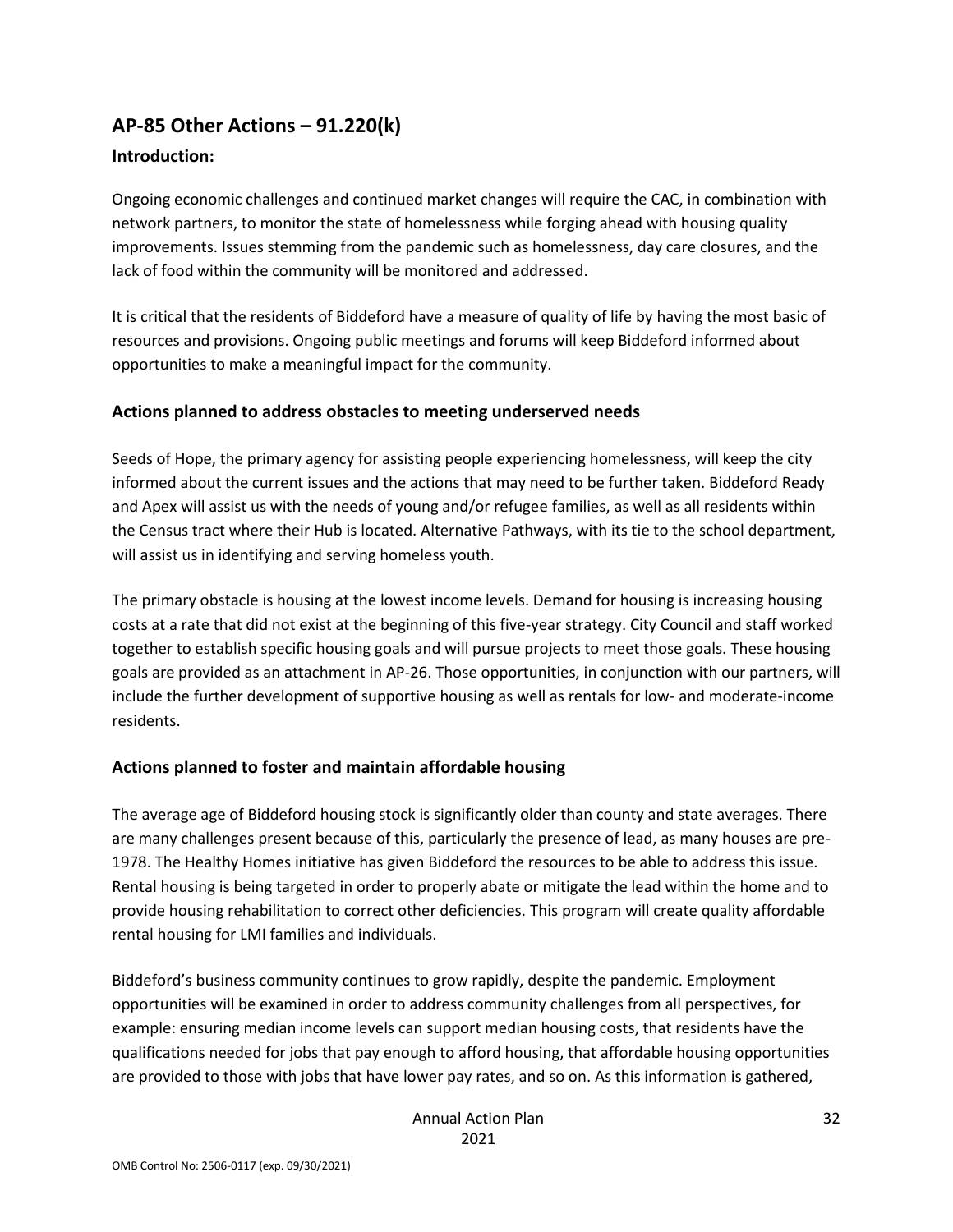Biddeford will continue to work with local business owners and interested developers in the coordinated effort of creating more housing. City Council's housing goals will address housing across the continuum: homeless assistance through Seeds, very low-income housing through the Biddeford Housing's request for 40 additional vouchers, development of low-income housing through LIHTC and other avenues, TIF subsidies for preservation of 10% of new units at median income, and the creation of first-time homebuyer opportunities (up to 200 new units through the next five years).

The City has at least three housing projects totaling approximately 200 units being developed through the LIHTC program. The pandemic has hit this industry hard, equity for investments has become increasingly difficult to find. However, the City is poised to commit TIF funding in support of low- and moderate-income development. The City is also in the process of approving density bonuses.

The purpose of the 2- to 4-unit owner occupied rehab program is to preserve affordable units that might be lost to market escalation. A minimum of 15 units are proposed for rehabilitation this year.

The City also has a goal of increasing direct connection with individuals and families living in affordable housing, to better understand their needs.

The Mayor's Affordable Housing Task Force and the Citizens Advisory Committee are conducting public outreach to ensure that those most affected can share their challenges and potential solutions.

#### **Actions planned to reduce lead-based paint hazards**

The City runs a lead-based paint reduction program. The Healthy Homes initiative provides owners the opportunity to qualify for assistance. Upon qualification, homes are inspected by licensed professionals to determine the level of lead present. A detailed report is issued identifying the location and appropriate level of abatement or remediation required.

All housing rehabilitation will be inspected for compliance of skill and quality of work in accordance with the building codes and lead regulations. Through explored leveraging opportunities, Biddeford hopes to continue and expand the efforts being made to reduce the lead-based paint hazards within its housing stock. The goal of the program is to rehab up to 15 units per year.

#### **Actions planned to reduce the number of poverty-level families**

Tied with the goals set in the Consolidated Plan, Biddeford continues to partner with organizations working directly with poverty-level families. The Biddeford Ready program, in conjunction with Apex Youth Connection, will continue to focus on low-income young families. Biddeford's youngest residents present a difficult challenge to the school's system, as many begin kindergarten unprepared, which tends to slow growth and learning potential. Other partners include Biddeford Housing Authority, Coastal Healthy Communities Coalition, and Seeds of Hope. The city also works with Biddeford Housing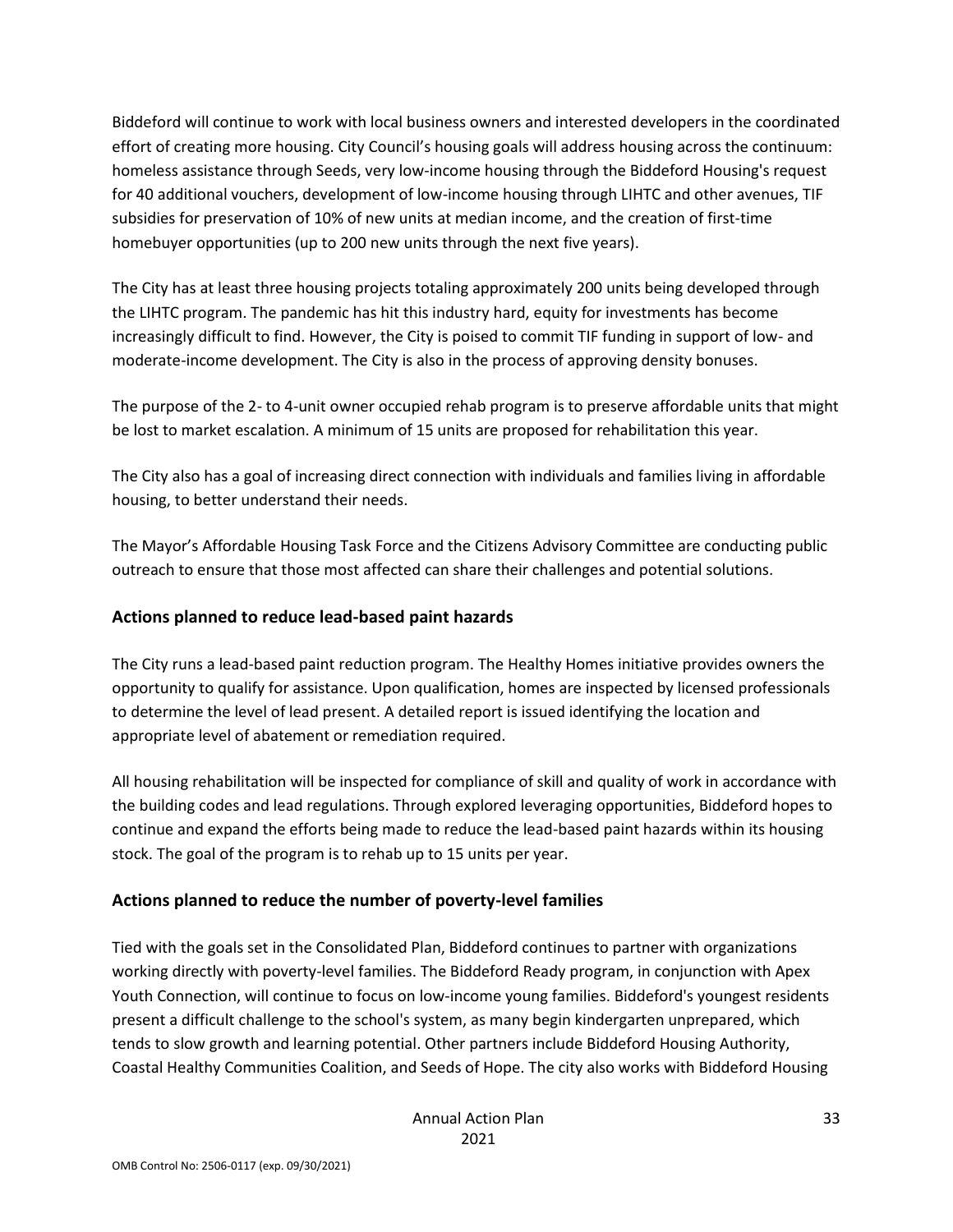Authority to increase affordable housing in these neighborhoods.

The Community Engagement Specialist with the Police Department continues to form relationships with poverty-level individuals and families in order to identify and address the issues that keep people in poverty. Biddeford experienced unexpected rapid growth during the Con Plan period, so while efforts are consistent and robust, reducing the number of poverty-level families continues to be a years-long effort. The greatest concern now is the combination of rapid growth in the real estate market and the pandemic resulting in increased displacement and potential for homelessness. Neighborhood efforts are also re-emerging, led by the CDBG Coordinator and Citizens' Advisory Committee, to work directly with poverty-level neighborhoods to learn and address their needs.

Outreach programs, through the social service agencies, target poverty-level families to provide critical resources such as food, clothing, life skills, and financial counseling to help them improve their current socio-economic situation. These efforts take time and patience to gain the trust of families so that assistance and guidance can be provided. Biddeford Ready, through Head Start and private pre-K providers, have increased the number of children receiving educational development prior to entry into kindergarten. Biddeford Ready and school social workers work at all levels of the school system, and provide assistance when issues are identified. Biddeford Ready is also expanding awareness of Adverse Childhood Experiences (ACEs) through training and a summit that will encourage participants to envision how to reduce ACEs and how to increase Positive Childhood Experiences (PCEs), which are proven to counterbalance ACEs. Staff will continue to work with this network.

#### **Actions planned to develop institutional structure**

City staff will continue to strengthen our partners to support our core LMI neighborhoods. Staff has reenergized the Citizens' Advisory Committee as the representative of households within our eligible Census tracts. The CAC and staff will continue to develop neighborhood-based programs to serve communities and increase neighborhood safety and connectivity. Institutionally, City Council recognizes the CAC as an advocacy group for neighborhood-based initiatives, including the continued development of housing and community development goals for the City.

During the program year, the Community Development Coordinator will strengthen partnerships between various groups – municipality, schools, nonprofits, businesses, and others – with a goal to improve coordination of efforts and grow the outreach network for these partners. Staff will also work with the newly formed Homeless Response Hub, which will coordinate efforts to address homelessness on a broader regional level.

## **Actions planned to enhance coordination between public and private housing and social service agencies**

The City and the CAC will continue to work with private and public housing agencies. The focus this year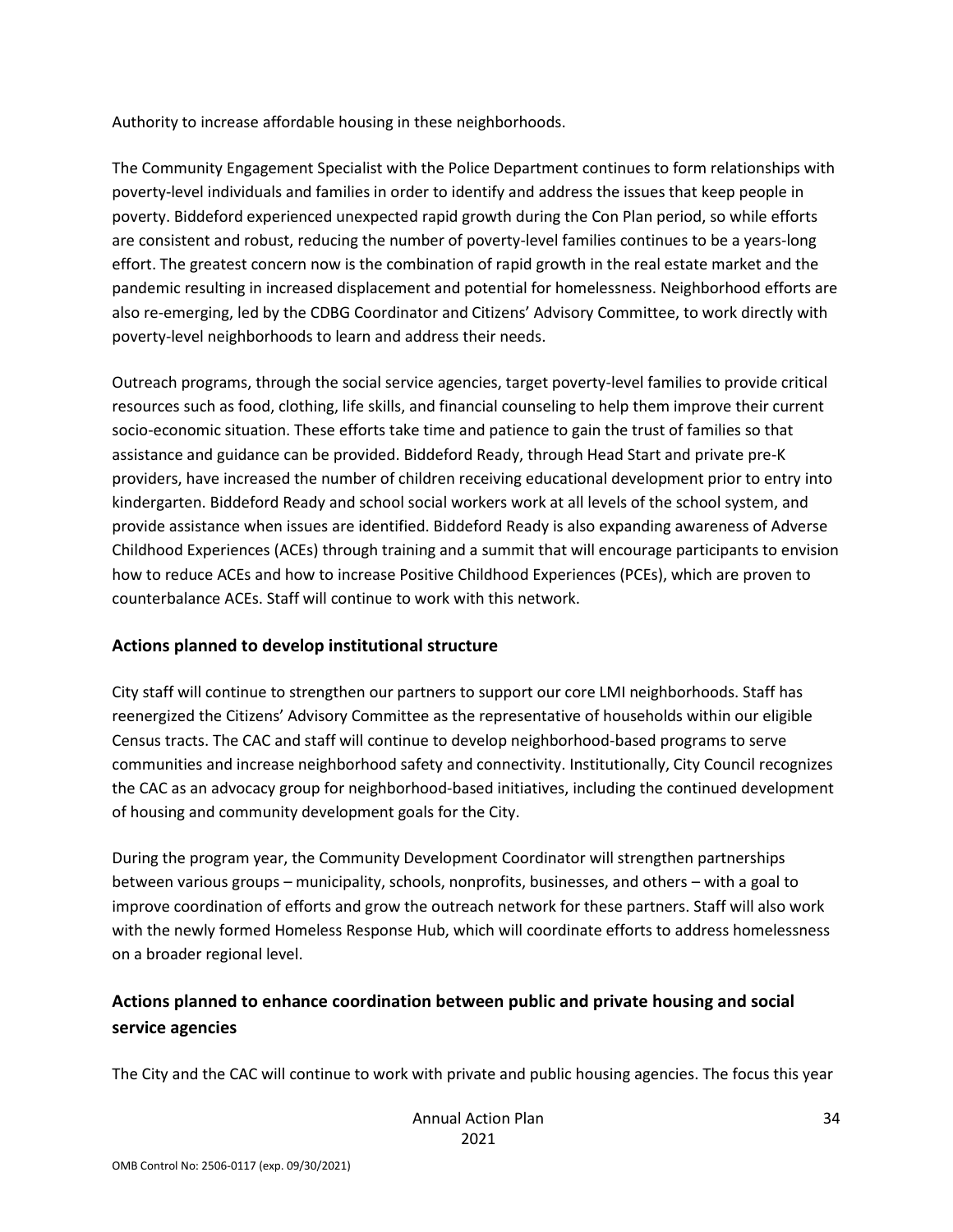will be on mitigating the impact based on the pandemic and on continued development of additional stock across the housing continuum. The role and potential of the Biddeford Housing Authority will be examined, with a focus on increasing the supply of low-income family housing. The City will continue to work with LIHTC partners through its affordable housing TIF program to create new housing stock; partners include both public agency housing providers and private developers. Ongoing collaboration and coordination will be handled through the CAC and staff as we develop strategies to address both the changing market and the pandemic.

The City will coordinate connection between housing and social services, in order to ensure effective delivery of these services. This connection will occur by developing a comprehensive list of housing agencies and social service agencies, identifying what their goals and projects are, and ensuring all partners have access to this information for ease of partnership. There are existing partnerships, as well. In particular, Seeds of Hope (a social service agency) has a homelessness task force that includes housing agencies. Over the last few years, the work of that task force led to the Biddeford Housing Authority developing and constructing a transitional supportive housing building for community members experiencing homelessness.

#### **Discussion:**

The City will be monitoring the impact of the pandemic on the community, as well as working to further future development and redevelopment efforts. We have put together a resource base that should permit a substantial increase in rehabilitation efforts while obtaining affordability; we will monitor our progress and make necessary adjustments as required.